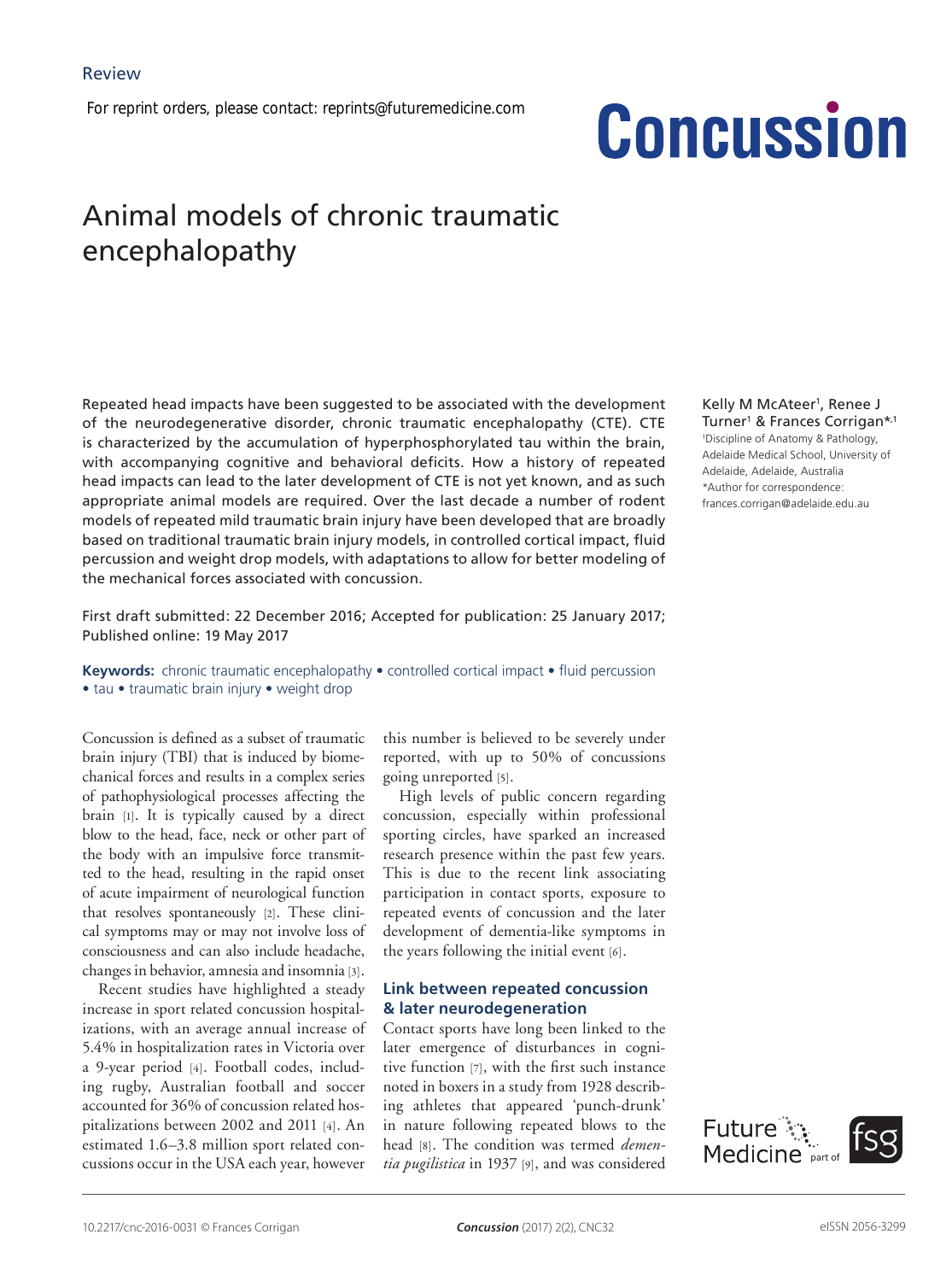neuropathologically distinct from other neurodegenerative diseases in a study from 1973 [10]. The link between repeated concussion and later neurodegeneration then returned to the spotlight with reports of distinct neuropathology within former professional American football players (NFL), as well as others exposed to repetitive concussion including wrestlers, soccer players, rugby players and those in the military [11–14]. A key paper by Omalu *et al.* reported the presence of diffuse Aβ plaques, neurofibrillary tangles (NFTs) and tau-positive neuritic threads in neocortical areas in a former NFL athlete who had a history of cognitive impairment, mood disorder and parkinsonian symptoms before death [11]. The pattern of tau deposition is distinct from other neurodegenerative diseases, with NFTs, thorned astrocytes and dystrophic neurites aggregating in the superficial cortical layers of the brain, particularly at the base of the sulci and surrounding blood vessels [15], with this presentation now known as chronic traumatic encephalopathy (CTE). Additional neuropathological features of CTE include deposits of phosphorylated TDP-43 as reactive neuronal cytoplasmic inclusions, persistent neuroinflammation, evidence of axonal injury particularly within the deep cortex and subcortical white matter, as well as loss of white matter, most evident in the corpus callosum [16]. This is accompanied by gross atrophy, most pronounced in the frontal, temporal and medial lobes [6]. CTE has been classified into four distinct disease stages that result in an increase in both the severity of clinical symptoms of patients and the associated neuropathology (Table 1). It should be noted that the diagnosis of CTE as its own distinct neuropathology is still under scrutiny and the incidence of what is believed to be pure CTE diagnoses is still unknown.

Although diagnosed postmortem, CTE has been linked to two types of clinical presentations, with manifestation of symptoms years, sometimes decades, after the repetitive concussions were sustained [17]. The first type of presentation manifests earlier in life at approximately 40 years of age and involves changes in mood, such patients are usually more aggressive, impulsive, physically and verbally violent and depressed [17]. The second type of presentation manifests at a much older age than the first, at approximately 60 years of age and involves changes in cognition, showing impairments in episodic memory with patients in this category more likely to develop dementia than in the first [17]. Regardless of the type of initial presentation patients will progressively develop symptoms from both groups. In some cases, patients may also develop Parkinsonian-like symptoms including tremors [18].

The underlying mechanisms for how concussion, in particular repeated exposure to concussion, may predispose to later neurodegeneration with its associated accumulation of pathological proteins, particularly phosphorylated tau, is still not understood. The number of injuries required, the intensity of injuries, the impact of concussive versus subconcussive injuries and the effect of other confounding factors such as preexisting medical conditions and substance abuse on the development of CTE are not yet known. Furthermore, biomarkers for the disease to identify at risk individuals have also not yet been developed. Thus, in order to facilitate a better understanding of disease progression, animal models of repetitive TBI are required that replicate key aspects of the clinical situation.

# **Suggested requirements for an appropriate animal model of repetitive concussion**

A number of criteria have been proposed to allow animal models of concussion to be reflective of the type of injuries seen clinically. Optimally it has been suggested that the head should be struck directly and the impact should occur with high velocity and rapid acceleration of the head, both rotational and angular [19,20]. Striking the head directly causes higher accelerations of shorter durations [21], with biomechanics studies, principally in NFL footballers suggesting that angular acceleration of the head in the coronal plane has the strongest association with concussion due to generation of the greatest amount of shear force. In regard to the force required, the degree of linear acceleration required for a concussive injury is reported to be close to 100 G [22–25], and is similarly regardless of whether it is reported in helmeted NFL players or in unhelmeted athletes [22,23,26], like Australian Rules Football players [25]. In addition, the range for angular acceleration has been reported as 5022–7912 rad/s<sup>2</sup> [23,24,27,28], providing a guideline for the types of forces that should be generated in animal models.

It should be acknowledged that it is difficult to translate rotational acceleration forces reported in humans to animal models, given the differences in brain size. Inertial effect is dependent on brain mass, and this determines the degree of tissue deformation [29]. As such the same forces applied to a smaller brain produce lower strains and less injury [30,31]. Indeed in the rapid nonimpact inertial head injury models that have been developed to date, injury parameters have been scaled, with the rotational acceleration increased 500% for a 140 g baboon brain [32] and 630% for a 90 g pig brain [33] to induce the same tissue strains that cause axonal injury in humans. This makes it difficult to produce equivalent rotational acceleration in small animals such as rodents with reports that to achieve equivalent tissue strains in the 2 g rat brain accelerations >5000% of that in human TBI would be required to produce similar tissue strains [34].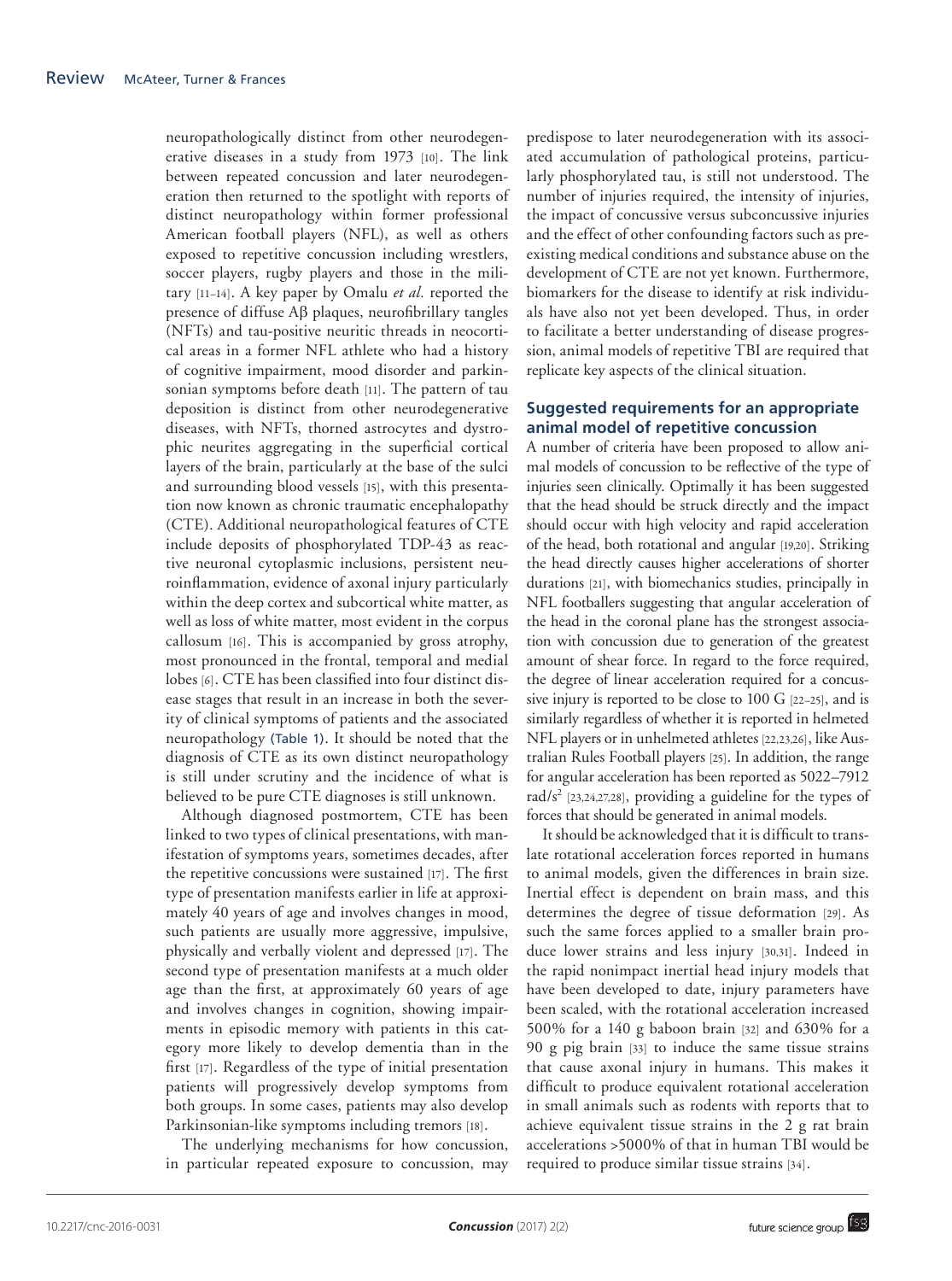|                |                                                                                                                                                                                                                                                  |                                                                                                                                                                                              | Table 1. Proposed progression of chronic traumatic encephalopathy stages.                                                                                           |                                                                                                                                       |                                                                                                                           |
|----------------|--------------------------------------------------------------------------------------------------------------------------------------------------------------------------------------------------------------------------------------------------|----------------------------------------------------------------------------------------------------------------------------------------------------------------------------------------------|---------------------------------------------------------------------------------------------------------------------------------------------------------------------|---------------------------------------------------------------------------------------------------------------------------------------|---------------------------------------------------------------------------------------------------------------------------|
|                | <b>Stage Clinical Features</b>                                                                                                                                                                                                                   | <b>Gross pathological</b><br>changes                                                                                                                                                         | Pattern of tau deposition                                                                                                                                           | <b>TDP-43</b><br>immunoreactivity                                                                                                     | <b>Axonal injury</b>                                                                                                      |
|                | Loss of attention<br>& concentration,<br>increased aggression                                                                                                                                                                                    | None                                                                                                                                                                                         | Focal epicenters of<br>perivascular pTau in the<br>sulcal depths limited to<br>the superior & dorsolateral<br>frontal cortices                                      | None                                                                                                                                  | Minimal                                                                                                                   |
| $\mathbf{H}$   | Depression, mood<br>swings, short-<br>term memory loss,<br>loss of attention<br>& concentration,<br>aggression                                                                                                                                   | No cerebral atrophy,<br>mild enlargement of<br>ventricles                                                                                                                                    | pTau pathology in multiple<br>discrete foci of the<br>cortex. Some small NFTs<br>present in hypothalamus,<br>hippocampus, thalamus<br>and SN                        | Some TDP-43<br>immunoreactivity                                                                                                       | Minimal                                                                                                                   |
| $\mathbf{III}$ | Memory loss,<br>executive dysfunction,<br>explosivity, loss<br>of attention &<br>concentration,<br>depression, mood<br>swings, aggression                                                                                                        | Mild cerebral atrophy NFTs widespread<br>with dilation of<br>ventricles, septal<br>abnormalities,<br>atrophy of the<br>mammillary bodies &<br>the corpus callosum                            | throughout the cortex,<br>hippocampus and<br>amygdala. NFTs also<br>observed in olfactory<br>bulbs, hypothalamus,<br>thalamus, thinning of mammillary bodies and SN | TDP-43 reactive<br>neurites observed<br>in cerebral cortex,<br>medial temporal<br>lobe & brainstem                                    | Axonal loss &<br>distorted axonal<br>profiles observed<br>in subcortical white<br>matter (frontal &<br>temporal cortices) |
| IV             | Executive dysfunction,<br>memory loss, severe<br>memory loss &<br>dementia, profound<br>loss of attention &<br>concentration, aphasia,<br>explosivity, aggression,<br>paranoia, depression,<br>visuospatial difficulties,<br>suicidal tendencies | Atrophy of the<br>cerebral cortex<br>& white matter,<br>medial temporal<br>lobe, thalamus,<br>hypothalamus<br>& mammillary<br>bodies. Ventricular<br>enlargement, cavum<br>septum pellucidum | Severe pTau abnormalities<br>widespread throughout<br>cerebellum, diencephalon,<br>basal ganglia, brainstem &<br>spinal cord                                        | Severe TDP-43<br>immunoreactivity<br>in cerebral<br>cortex, medial<br>temporal lobe,<br>diencephalon,<br>basal ganglia &<br>brainstem | Marked axonal loss<br>in subcortical white<br>matter tracts with<br>distorted axonal<br>profiles                          |
|                | Adapted with permission from [14].<br>NFT: Neurofibrillary tangle; SN: Substantia nigra.                                                                                                                                                         |                                                                                                                                                                                              |                                                                                                                                                                     |                                                                                                                                       |                                                                                                                           |

Instead animal models can aim to replicate the clinical features of concussion, with acute symptoms of concussion clinically encompassing physical signs such as loss of consciousness, somatic symptoms including headache and vertigo, behavioral changes encompassing cognitive impairment, irritability and sleep disturbance [1]. Evidently many of these measures are difficult to measure in animal models where animals are typically anesthetized, although some newer models are moving toward injury in awake animals [35]. Loss of consciousness is typically seen as an increase in time spent to regain righting reflex, with differences reported between sham animals and injured controls even with anesthesia [36–43]. Further advances in the field could be shifting toward more acute behavioral testing (on the same day) and monitoring of sleep patterns to allow a more complete understanding of the acute effects of our current concussive models. In addition, it has been suggested that given that by definition concussion does not cause structural abnormalities

on standard neuroimaging [1], similarly animal models should be mild enough so that they do not cause more severe signs of injury such as contusions, edema or hemorrhage [44,45].

In regard to modeling repeated concussive events, the number, severity and timing between injuries also needs to be considered. It has been suggested that the optimal model would involve impacts beginning in adolescence and continuing sporadically over a long period of time [44], a pattern that has not yet been utilized. Currently animal models typically utilize short spacings between impacts (24 h–7 days) [35,37,46], in line with evidence of a window of vulnerability following a single concussion, where a subsequent concussion can have greater long-term effects [47]. However it is not known whether in addition multiple concussive and/or subconcussive impacts spaced at greater intervals could also have long-term consequences in our animal models and whether this may now be more relevant clinically given the advancements in requiring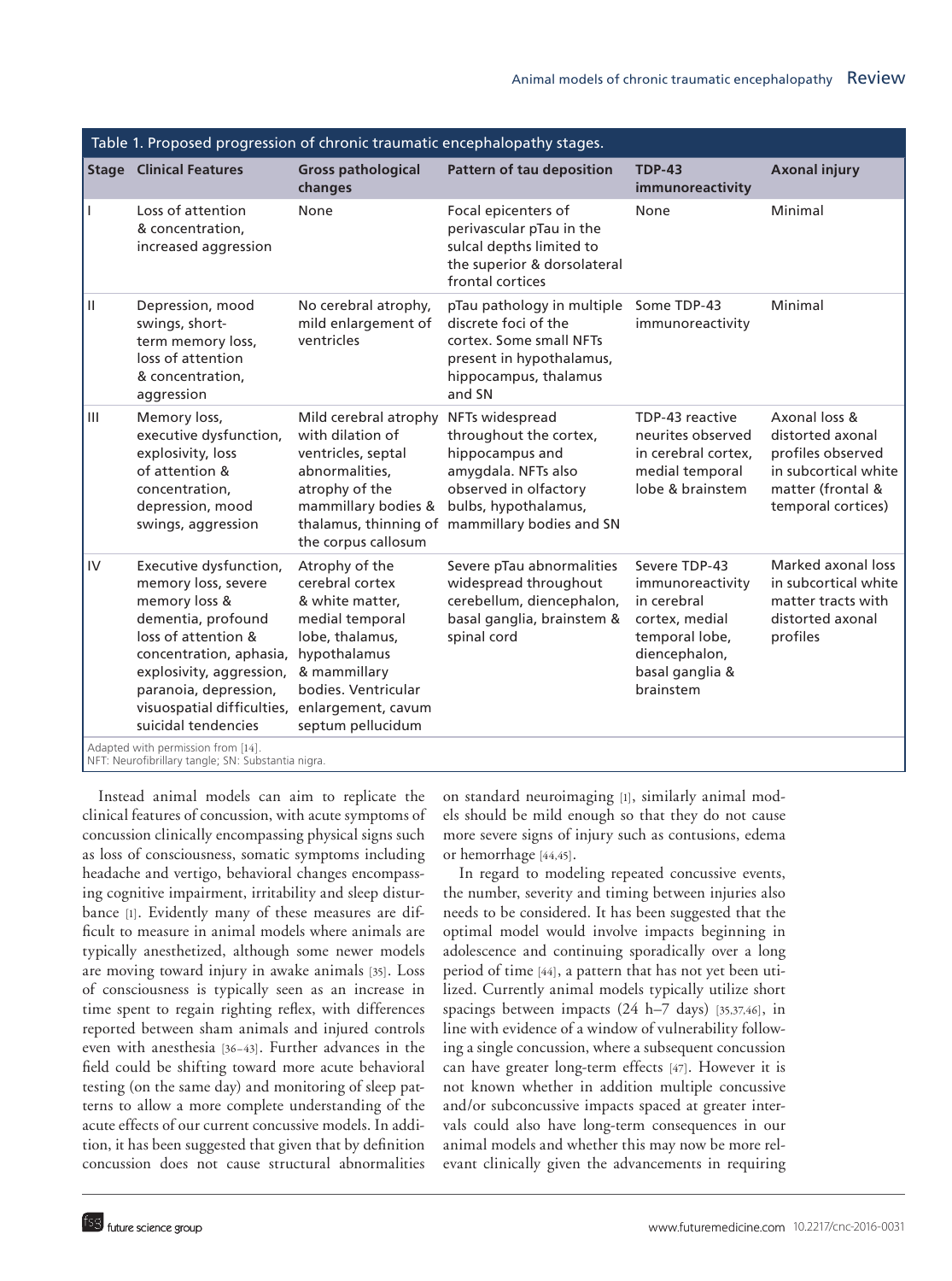rest periods before returning to play. It has been suggested that cumulative exposure to trauma, as in the number of years of engaging in contact sport, rather than the number of concussions, is linked to the severity of tau phosphorylation [48], suggesting a key role of subconcussive hits and that CTE is primarily linked to a long history of repeated head impacts rather than a small number of concussive events in a short space of time. Investigation of the number of head impact in collegiate level American football found that players received up to 1444 head impacts in one season with an average of 6.3 impacts per practice and 14.3 impacts per game sustained per player [49]. Evidently the vast majority of these impacts are subconcussive, with reports of concussion rates ranging from 1.86 [50] to 4.46 [51] per 1000 athlete exposures. This suggests an area that needs to be further explored in our current models, with a number of studies now trying to incorporate a larger number of less severe impacts to attempt to model this clinical situation.

A further complicating factor is the difference in life span between rodents and humans and how to accurately replicate the time-course of the disease. There is typically a gap between a history of repeat injury and onset of symptoms, with behavioral symptoms reported at around 40 years of age and cognitive symptoms at 60, although noticeable tau pathology has been reported in much younger athletes [14,17]. Compared with an average human life span of 80 years, laboratory rodents live about 2–3.5 years (average 3 years) [52]. In most animal models, injury is induced in young adulthood (10–12 weeks) and at most animals are followed up to 1 year post injury (∼15–16 months) [52]. However this only equates to early middle age in humans, with the need for further studies examining up to 18–24 months post injury, to allow a complete examination of the evolution of the neurological changes induced by repeated head impacts. Furthermore modeling of spacing between injuries is complicated by the differing lifespan. Direct calculation comparing the length of adulthood in rodents and humans, leads to the calculation that 11.8 rodent days are roughly equivalent to one human year [53]. However, if this is used as the basis to determine how far apart head impacts should occur, it ignores the evolution of secondary injury factors following an insult that play a role in the effects of a subsequent insult. For instance Shultz *et al.* utilized a 5 days gap between their insults, as this allowed for complete resolution of the inflammatory response between impacts [41]. This was equated to an event that took roughly two weeks in humans, rather than the approximately 6 months which would be calculated by chronological age of the rodent. It is evident that this is a key difficulty that needs to be taken into

account, and acknowledged as a limitation of the current animal models.

Regardless of their limitations animal models of concussion are required to allow us to develop an insight into the long-term effects of repeated head impacts. Animal models of repeated concussion should also be highly reflective of the current descriptions of CTE, leading to progressive cognitive deficits, mood changes and the gradual appearance of key neuropathological features such as NFTs [14,54–55], changes in white matter integrity [56] and sustained neuroinflammation [49]. Many studies have attempted to scale down current models of severe TBI, such as the controlled cortical impact (CCI) and fluid percussion (FP) injuries and weight drop models, with modifications to replicate key features seen clinically.

# **Current animal models of repeated concussion**

## Controlled cortical impact

A popular model of injury used currently in the development of repetitive mild TBI (mTBI) animal models is a modified version of the CCI model of TBI. Classically, CCI involves the use of a rigid impactor to deliver mechanical energy to the dura of the brain, exposed via a craniotomy to an animal restrained in a stereotaxic device to produce a focal contusive injury [57]. To replicate a concussive injury the model has typically been adapted to negate the need for a craniotomy, with use of rubber or silicone tips to allow impact to the skull directly [36,43,58-60] or to a form fitting steel cap [35,61], without generating an overt focal necrotic lesion. This is important as secondary impacts are delivered in the same location as the first, which would be confounded by the presence of a contusive injury. Indeed, the only report of significant cerebral hemorrhage and extensive cortical tissue loss in a CCI model of rmTBI was when direct impact to the dura rather than the skull occurred [62], suggesting that a more replicative injury is produced when a craniotomy is avoided. Similarly it appears that larger tip sizes in mature rats (6–10 mm) [36,59–61] produce less focal structural damage and thus may be more appropriate for reproducing concussive insults, with only smaller tips sizes associated with development of areas of hemorrhage [43,62], although this was prevented when strike depth was decreased to 1 mm. [58].

A potential criticism of these models is that although the head is struck directly, the model is less able to generate either rotational or linear acceleration forces due to the typical placement of the head within a stereotaxic device, and thus cannot model the mechanical forces that typically induce concussions clinically [44]. To assist in this modifications have been utilized within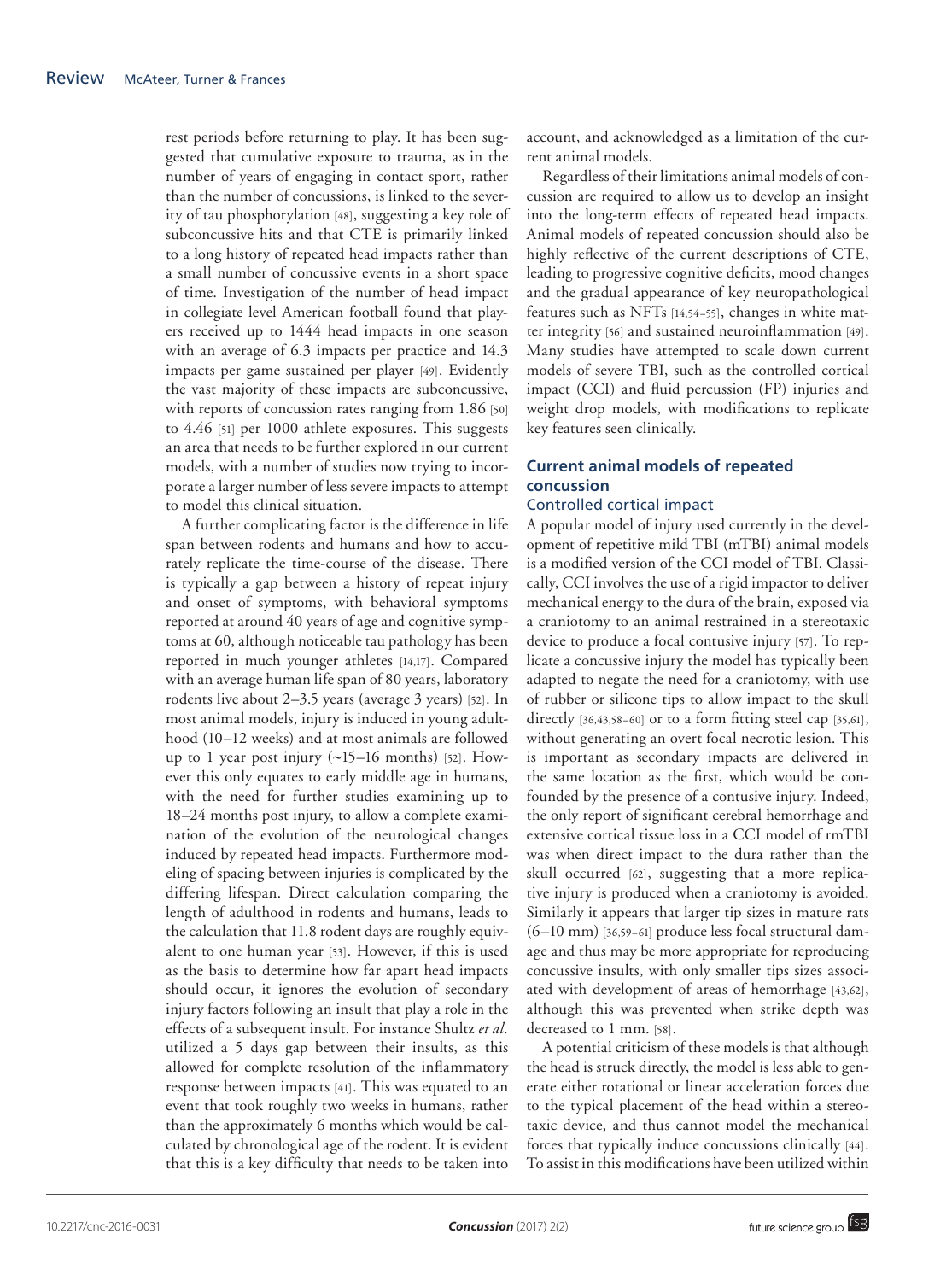some studies, including replacement of the stereotaxic device with a molded, gel filled base [36] or placement of animals within a plastic restraint cone on a foam bed [35] to allow more movement of the head, with further characterization needed to analyze the specific types of forces generated.

Studies employing modifications of the CCI model to generate repeated concussion currently use a range of impact parameters, with acceleration ranging from 3.5 to 6 m/s and dwell time from 31.5 to 500 ms. Notably many studies do not provide objective measurements of injury severity, such as the presence of an apneic period or loss of righting reflex (LORR) [35,59,60,62], making it difficult to compare studies utilizing different injury parameters or to assess whether the impacts produced are likely to be concussive or subconcussive. Similarly injury schedules vary (see Table 2), with some employing a small number of injuries (2–5) with interinjury intervals ranging from 24 to 72 h [36,42,43,59,60,62,63], while three studies explored the effects of larger number of injuries: 30 at 24 h intervals [36], six impacts 2 h apart for 7 days [35] or 24–32 over 3–4 months [64]. Indeed it is evident that the interinjury interval can have significant effects, with Winston *et al.* finding that there was a greater effect on synaptic loss with an interinjury interval of 7 days rather than 24 h with a large number of injuries [36]. This appears counterintuitive given the known window of vulnerability whereby a second injury has been shown to have more lasting impacts [47], but perhaps indicates some adaptation when a large number of injuries are sustained within a short space of time, which is not seen with the longer interval. Further investigation will be needed to see the effect of a large number of injuries at greater intervals on other aspects seen in CTE, such as behavioral changes and tau phosphorylation.

Nonetheless many of these models do replicate some features associated with the sequelae of repeated concussion, and importantly many look at the long-term effects (up to 1 year post injury), which is important when attempting to replicate CTE such as neuropathology. Unsurprisingly all studies reported persistent neuroinflammation, as seen by increased astrocytic and microglial reactivity following repeat injury [36,59– 61], although evidence of enhanced tau phosphorylation, the key diagnostic feature of CTE was not consistently reported. Luo *et al.* saw increased pTau immunoreactivity in regions including the hippocampus and cortex at 6 months following three injuries spaced 24 h apart, while Petraglia *et al.* similarly reported enhanced tau phosphorylation at 6 months post injury in the cortex and amygdala, whereas hippocampal pTau had subsided at this point, despite a vastly different injury schedule (42 impacts in 5 days).

In contrast Winston *et al.* found that delivering 20 impacts over a 4 week period (5 daily impacts a week) to 18 month 3xTgAd mice did not cause an increase in levels of pTau at 24 h or 1 month following injury. Of note repeated injury is seen more commonly in younger populations and age at impact may affect the likelihood of increasing tau phosphorylation. Indeed Ojo *et al.* utilizing transgenic 12 weeks old htau mice found significantly increased levels of phosphorylated and aggregated tau at 3 months post injury within the cortex when mice were exposed to highly repetitive mTBI (24 or 32 impacts within 4 months) [64].

Other key aspects of CTE are the development of behavioral symptoms including increased anxiety, depression and cognitive deficits [14]. The majority of papers reported cognitive deficits, although these appeared shortly after injury (in the first week), with some reporting improvement at later time-points [60] or persistence to 6 months post injury [59,61]. None saw the emergence of cognitive deficits over time [59–61], which would represent a more consistent pattern to what is seen clinically [17] and may indicate that the current CCI models are too severe, but could also relate to the difficulty in detecting subtle cognitive deficits in rodents. Notably Winston *et al.* who did not find evidence of cognitive deficits on the Morris water maze (MWM), did see an emergence of anxiety-like behavior at 1 year post injury that was not evident at 6 months, suggesting a progressive, rather than static, disease course [36]. As such, it is evident that there are a number of models based on modification of the CCI device that can replicate aspects seen clinically following rmTBI, although there are also limitations due to the difficulty in generating the same mechanical forces seen clinically.

#### FP injury

The lateral FP (LFP) model is the most extensively used and characterized model of experimental TBI and is easily adapted to produce milder injuries by decreasing the force of the fluid pulse [67]; however, there are relatively few studies utilizing it to investigate the effects of repeated injury [40,41,46,68,69]. Injury is induced with FP by performing a craniotomy and applying a fluid pressure pulse to the intact dura, caused by the striking of a pendulum against a piston attached to a reservoir of fluid, producing displacement and deformation of neural tissue [70]. As such, it does not reproduce the linear and rotational forces that generate concussive injuries clinically.

Previous literature has suggested that mild to moderate injury can be administered between (0.9–2.1 atm) [71], and indeed reports using LFP to induce repeated mTBI herein use pressures that fall within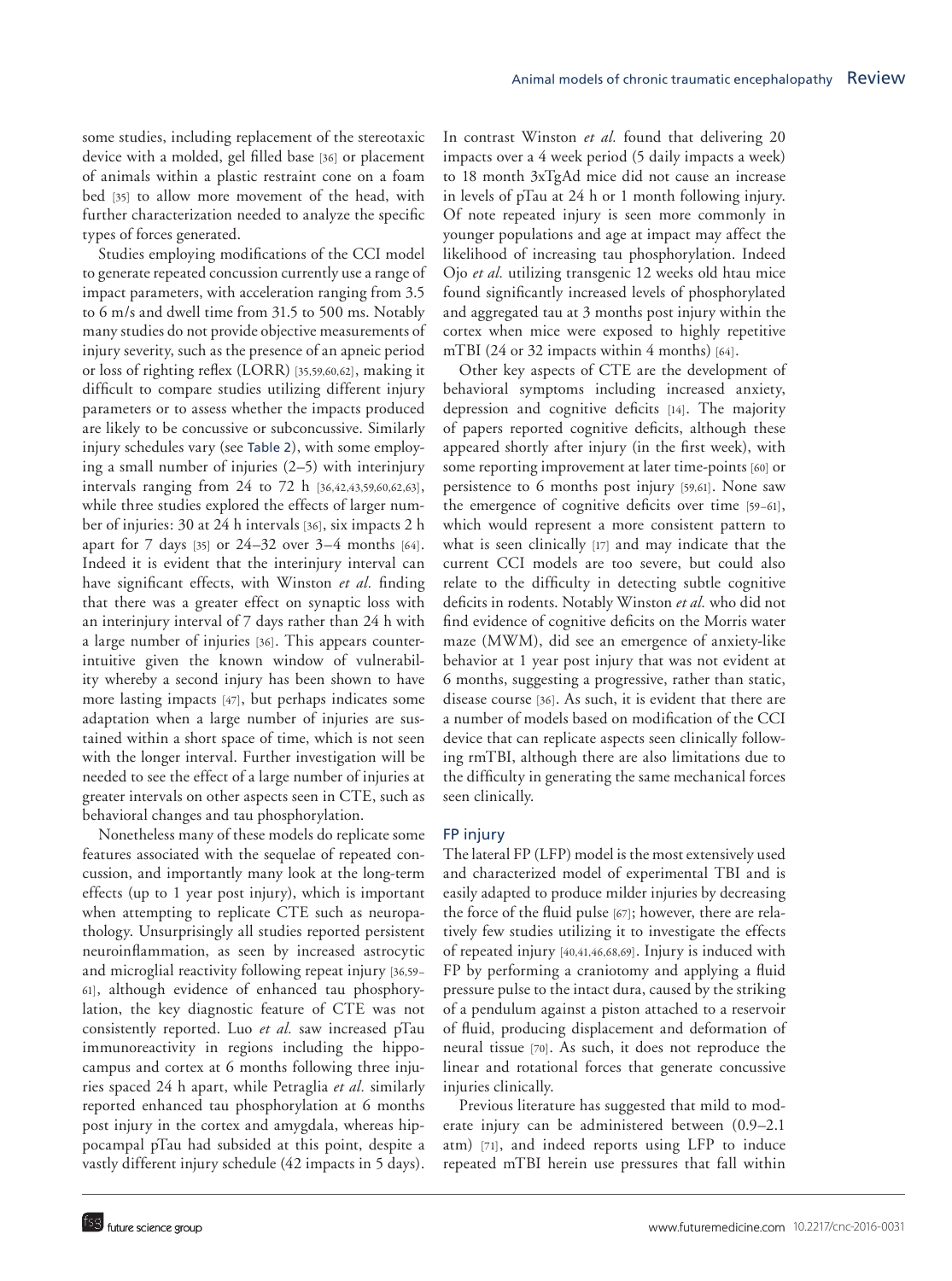|                 |                             |                                                                                          |                          |                                                                                                                                           |                                                                                                            | Table 2. Summary of studies utilizing modified versions of the controlled cortical impact model to produce repeated head impacts.                                  |                                                                                                                                                                 |                                                                                         |                                                                                                   |        |
|-----------------|-----------------------------|------------------------------------------------------------------------------------------|--------------------------|-------------------------------------------------------------------------------------------------------------------------------------------|------------------------------------------------------------------------------------------------------------|--------------------------------------------------------------------------------------------------------------------------------------------------------------------|-----------------------------------------------------------------------------------------------------------------------------------------------------------------|-----------------------------------------------------------------------------------------|---------------------------------------------------------------------------------------------------|--------|
| No.of           | injuries interval<br>Injury | parameters<br>Impact                                                                     | <b>DO</b>                | Tau pathology                                                                                                                             | Axonal injury                                                                                              | Neuroinflammation                                                                                                                                                  | Effect on cognition Anxiety and                                                                                                                                 | depressive-like<br>behavior                                                             | Motor changes                                                                                     | Ref.   |
| $\frac{20}{20}$ | 24 h                        | $m/s$ , 31.5 $ms$<br>depth, 2.35<br>dwell time,<br>Teflon tip<br>$10 \text{ mm}$<br>5 mm | Yes                      | month 3xTgAd<br>$\frac{8}{2}$<br>No increase<br>month post<br>in pTau in<br>mice at 1<br>injury                                           | None                                                                                                       | activation at 30 days,<br>Increased microglial<br>persisting to 1 year<br>proliferation and<br>post injury                                                         | None                                                                                                                                                            | anxiety as seen<br>6 months post<br>year, but not<br>on EPM at 1<br>Increased<br>injury | Motor deficits<br>injury, as seen<br>at 1 year post<br>from rotarod<br>as reduced<br>time to fall | $[36]$ |
| w               | 24 h                        | time, 9 mm,<br>rubber tip<br>m/s, 200<br>ms dwell<br>depth, 4<br>3 mm                    | $\overline{\phantom{a}}$ | septal nucleus<br>and amygdala<br>hippocampus,<br>$\mathbf 0$<br>ipsilateral<br>Increased<br>pTau in th<br>callosum,<br>corpus<br>cortex, | $\overline{\phantom{a}}$                                                                                   | astrogliosis 6 months<br>post injury in cortex,<br>hippocampus and<br>corpus callosum<br>Significant                                                               | months post injury.<br>performance at 2<br>conditioning test<br>at 6 months post<br>memory on fear<br>Impaired MWM<br>and contextual<br>Impaired cued<br>injury | None                                                                                    | None                                                                                              | $[59]$ |
| $\sim$          | 3 days                      | m/s, 200 ms<br>dwell time,<br>4 mm tip<br>depth, 6<br>$0.5 \, \text{mm}$                 | $\overline{1}$           |                                                                                                                                           | $\overline{\phantom{a}}$                                                                                   | impact site at 14 days<br>immunoreactivity at<br>Increased astrocytic<br>and microglial<br>post injury                                                             | Learning deficits<br>but not standard<br>MWM at 30 days<br>n accelerated,<br>post injury                                                                        | $\mathbf{I}$                                                                            | None                                                                                              | $[65]$ |
| $\sim$          | 24 h                        | time, 9 mm<br>rubber tip<br>ms dwell<br>$m/s$ , $100$<br>depth, 5<br>$3.3 \text{ mm}$    | $\overline{\phantom{a}}$ | $\mathbf{I}$                                                                                                                              | capsule at 7 days<br>injury within the<br>ipsilateral cortex<br>and external<br>Mild axonal<br>post injury | resolved by 49 days<br>immunoreactivity<br>except in corpus<br>to positive sliver<br>staining. Mainly<br>corresponding<br>Increased IBA1<br>in regions<br>callosum | MWM at 3-6 days<br>post injury, with<br>by 7 weeks post<br>impairments in<br>mprovement<br>Significant<br>njury                                                 | $\mathbf{I}$                                                                            |                                                                                                   | $[60]$ |
|                 |                             |                                                                                          |                          |                                                                                                                                           |                                                                                                            | -: Not reported for a study, EPM: Elevated plus maze; FST: Forced swim test; LOC: Loss of consciousness; MWM: Morris water maze; NOR: Novel object recognition.    |                                                                                                                                                                 |                                                                                         |                                                                                                   |        |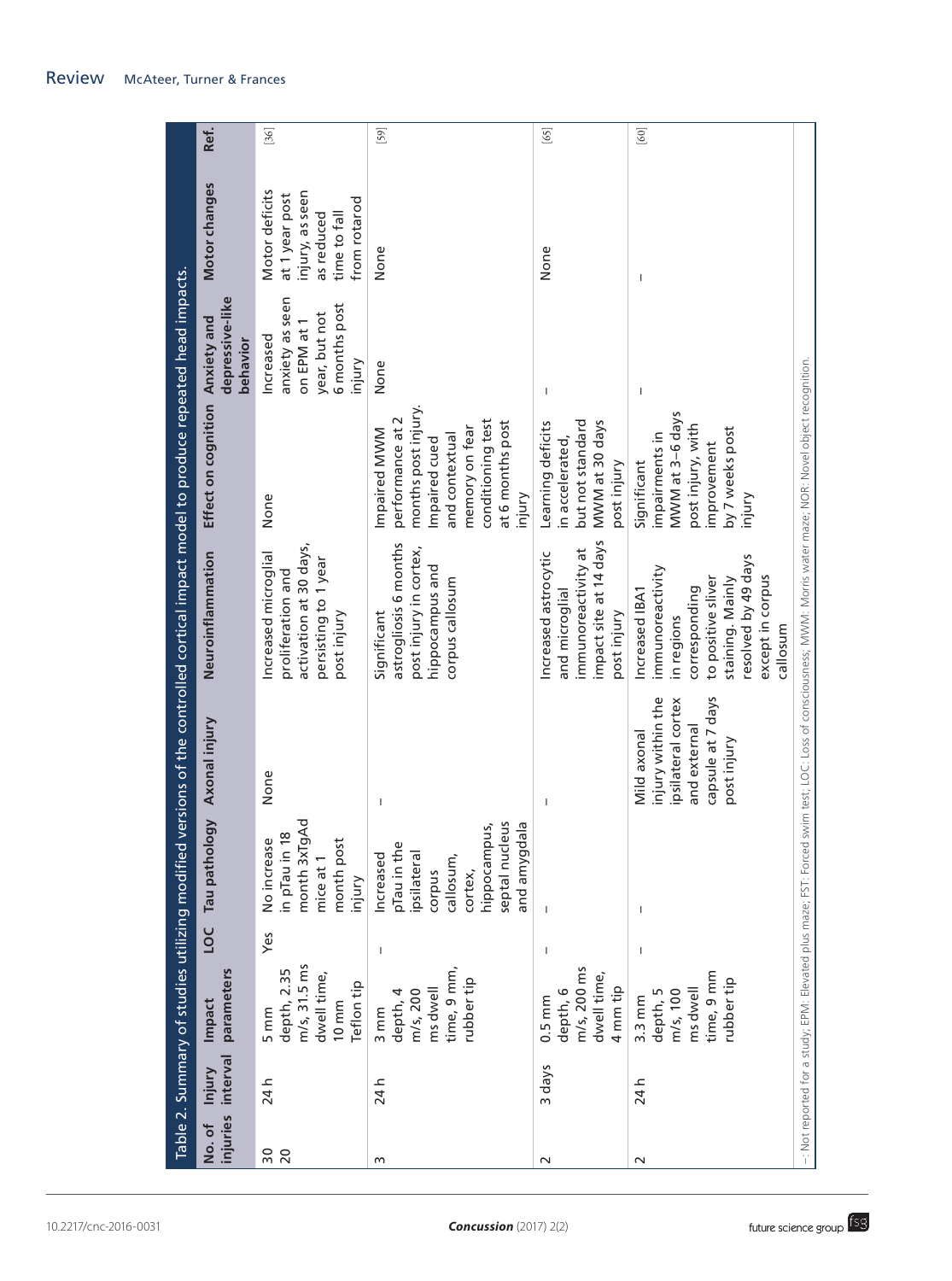|                |                                    |                                                                         |     |                                                                                                                                                                                       |                                                                                                                                                                              | Table 2. Summary of studies utilizing modified versions of the controlled cortical impact model to produce repeated head impacts (cont.).                                                                                           |                                                                                 |                                                                                                                                                      |                                                                              |            |
|----------------|------------------------------------|-------------------------------------------------------------------------|-----|---------------------------------------------------------------------------------------------------------------------------------------------------------------------------------------|------------------------------------------------------------------------------------------------------------------------------------------------------------------------------|-------------------------------------------------------------------------------------------------------------------------------------------------------------------------------------------------------------------------------------|---------------------------------------------------------------------------------|------------------------------------------------------------------------------------------------------------------------------------------------------|------------------------------------------------------------------------------|------------|
| No.of          | injuries interval<br><b>Injury</b> | parameters<br>Impact                                                    | LOC | <b>V6o</b><br>Tau pathol                                                                                                                                                              | Axonal injury                                                                                                                                                                | Neuroinflammation                                                                                                                                                                                                                   | Effect on cognition Anxiety and                                                 | depressive-like<br>behavior                                                                                                                          | Motor changes                                                                | Ref.       |
| S              | 24 or<br>48 h                      | 5 mm silicon<br>m/s, 500 ms<br>dwell time,<br>depth, 3.5<br>2 mm<br>tip | Yes | Not seen                                                                                                                                                                              | Mild axonal injury<br>brainstem, more<br>throughout the<br>with 24 h injury<br>in white matter<br>the cerebellum,<br>and scattered<br>tracts within<br>pronounced<br>nterval | entorhinal cortex and<br>interval animals at 24<br>microglial activation<br>h post injury in the<br>observed in 24-h<br>Astrogliosis and<br>cerebellum                                                                              | $\mathbf{I}$                                                                    |                                                                                                                                                      |                                                                              | $[43]$     |
| $\overline{4}$ | $\frac{1}{2}$                      | 1 cm depth,<br>time, 6 mm<br>rubber tip<br>5 m/s, 100<br>ms dwell       | J.  | Increased plau<br>increased pTau<br>peaking at 1<br>hippocampus<br>in cortex and<br>to 6 months<br>Evidence of<br>6 months in<br>post injury<br>month and<br>residing by<br>amygdala. |                                                                                                                                                                              | emerged at 6 months<br>and hippocampus at<br>reactivity within the<br>increased microglial<br>month and then re-<br>that subsided by 1<br>7 days post injury,<br>cortex, amygdala<br>astrogliosis and<br>Evidence of<br>post injury | months post injury<br>Persistent deficits<br>on MWM evident<br>from 1 week to 6 | FST at 1 month<br>6 months post<br>EPM at 1 and<br>immobile on<br>injury More<br>assessed on<br>time spent<br>post injury<br>Decreased<br>anxiety as | Vestibulomotor<br>disturbance on<br>wire grip test<br>acutely post<br>injury | $[35, 61]$ |
| $\sim$         | 24 h                               | depth, 36<br>psi, 5 mm<br>$8 \text{ mm}$<br>tip                         | Yes |                                                                                                                                                                                       | Increased axonal<br>injury at white-<br>interface (24 h<br>gray matter<br>post injury)                                                                                       | immunoreactivity in<br>white-gray matter<br>Increased GFAP<br>interface                                                                                                                                                             | different to single<br>Cognitive deficits<br>on NOR, but no<br>injury animals   | -1                                                                                                                                                   | $\mathbf{I}$                                                                 | $[63]$     |
| LO.            | 24 or<br>48 h                      | 5 mm silicon<br>m/s, 500 ms<br>dwell time,<br>depth, 3.5<br>2 mm<br>tip | Yes | No elevations<br>in pTau                                                                                                                                                              | degeneration in<br>the cerebellum,<br>Chronic axonal<br>optic tracts                                                                                                         | Increased microglial<br>cerebellum, but not<br>70 days post injury<br>hippocampus at<br>brainstem and<br>reactivity in                                                                                                              | on NOR to 70 days<br>cognitive deficits<br>post injury<br>Persistent            | J.                                                                                                                                                   | motor deficits<br>beam walking<br>to 70 days on<br>Persistent<br>tasks       | $[66]$     |
|                |                                    | -: Not reported for a study; EPM: Elevated plus maze; FST: Forced       |     |                                                                                                                                                                                       |                                                                                                                                                                              | swim test; LOC: Loss of consciousness; MWM: Morris water maze; NOR: Novel object recognition.                                                                                                                                       |                                                                                 |                                                                                                                                                      |                                                                              |            |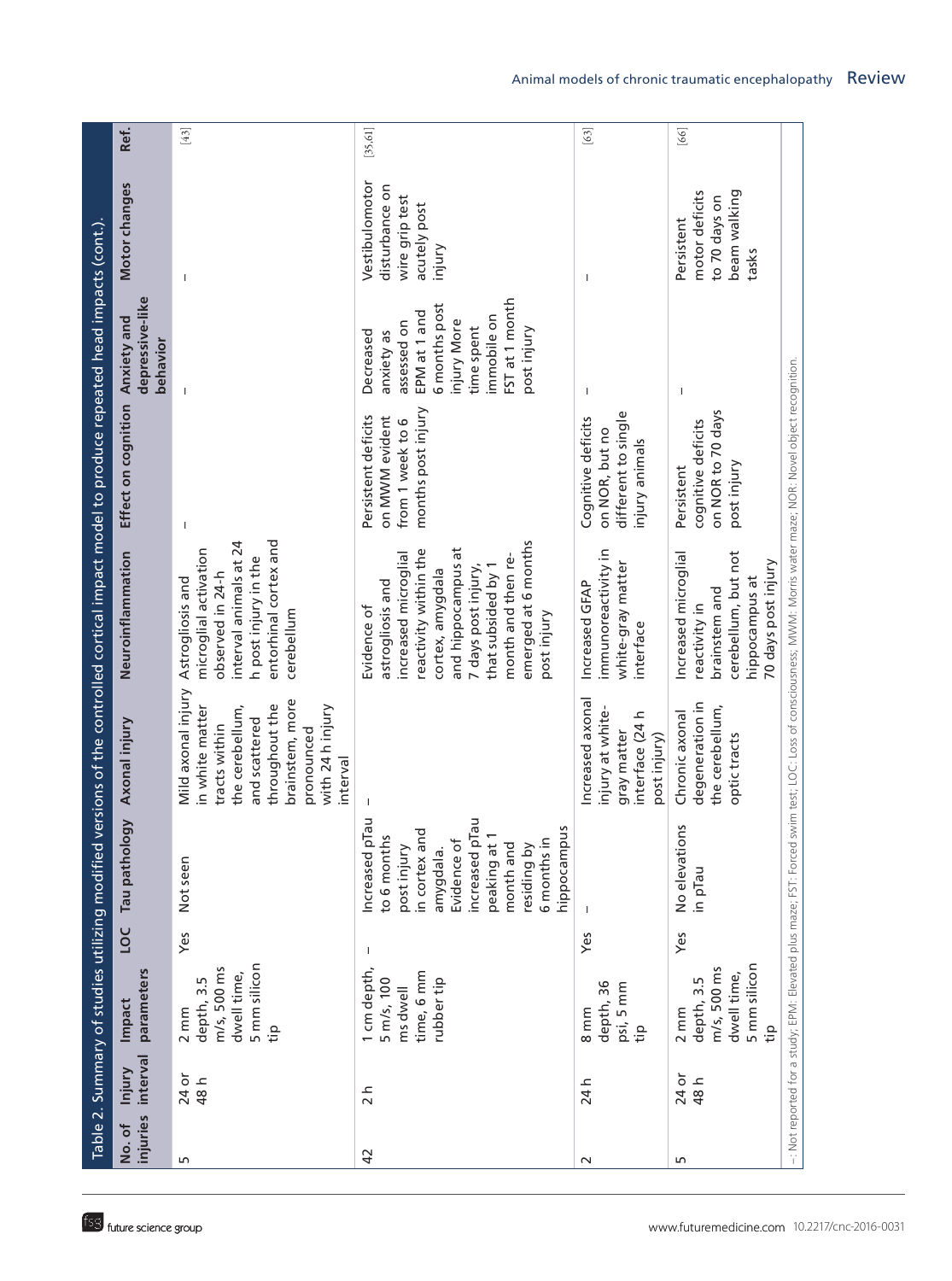| <b>Review</b> | <b>McAteer, Turner &amp; Frances</b> |  |
|---------------|--------------------------------------|--|
|---------------|--------------------------------------|--|

|                                                                                            | Ref.                                                           | $[64]$                                                                                                    |                                                                                        | $[58]$                                                                                                                                                                                    |  |
|--------------------------------------------------------------------------------------------|----------------------------------------------------------------|-----------------------------------------------------------------------------------------------------------|----------------------------------------------------------------------------------------|-------------------------------------------------------------------------------------------------------------------------------------------------------------------------------------------|--|
|                                                                                            | Motor changes                                                  |                                                                                                           | I                                                                                      | within a month<br>on the rotarod<br>Motor deficits<br>resolving<br>acutely,                                                                                                               |  |
| versions of the controlled cortical impact model to produce repeated head impacts (cont.). | depressive-like<br>Effect on cognition Anxiety and<br>behavior |                                                                                                           | I                                                                                      | I<br>deficits on MWM                                                                                                                                                                      |  |
|                                                                                            |                                                                |                                                                                                           | I                                                                                      | a fortnight<br>Cognitive                                                                                                                                                                  |  |
|                                                                                            | Neuroinflammation                                              | astrocytes within<br>corpus callosum<br>microglia and<br>Activation of                                    | within the cortex and<br>immunoreactivity<br>Increased GFAP<br>hippocampus<br>and CD45 | swim test; LOC: Loss of consciousness; MWM: Morris water maze; NOR: Novel object recognition.<br>within the cortex and following injury<br>immunoreactivity<br>GFAP and IBA1<br>Increased |  |
|                                                                                            |                                                                | injury within the<br>corpus callosum                                                                      | I                                                                                      | brainstem acutely hippocampus<br>within corpus<br>callosum and<br>axonal injury<br>Evidence of                                                                                            |  |
|                                                                                            | LOC Tau pathology Axonal injury                                | Increased plau Chronic axonal<br>cortex, but not<br>3 months post<br>white matter<br>within the<br>injury | Increased plau<br>hippocampus<br>within the<br>cortex and<br>at 3 weeks<br>post injury |                                                                                                                                                                                           |  |
|                                                                                            |                                                                | Yes                                                                                                       | Yes                                                                                    | Yes                                                                                                                                                                                       |  |
| Table 2. Summary of studies utilizing modified                                             | injuries interval parameters<br>Impact                         | dwell, 5 mm<br>m/s, 200 ms<br>depth, 5<br>$1.0 \text{ mm}$<br>tip                                         | dwell, 5 mm<br>m/s, 200 ms<br>depth, 5<br>$1.0 \text{ mm}$<br>tip                      | -: Not reported for a study; EPM: Elevated plus maze; FST: Forced<br>dwell, 5 mm<br>$m/s$ , $200$ ms<br>depth, 5<br>$1.0 \text{ mm}$<br>tip                                               |  |
|                                                                                            |                                                                | impacts<br>weekly<br>months<br>for $3-4$                                                                  | 48 h                                                                                   | 48 h                                                                                                                                                                                      |  |
|                                                                                            | No. of Injury                                                  | 24 or<br>32                                                                                               | Б                                                                                      | Б                                                                                                                                                                                         |  |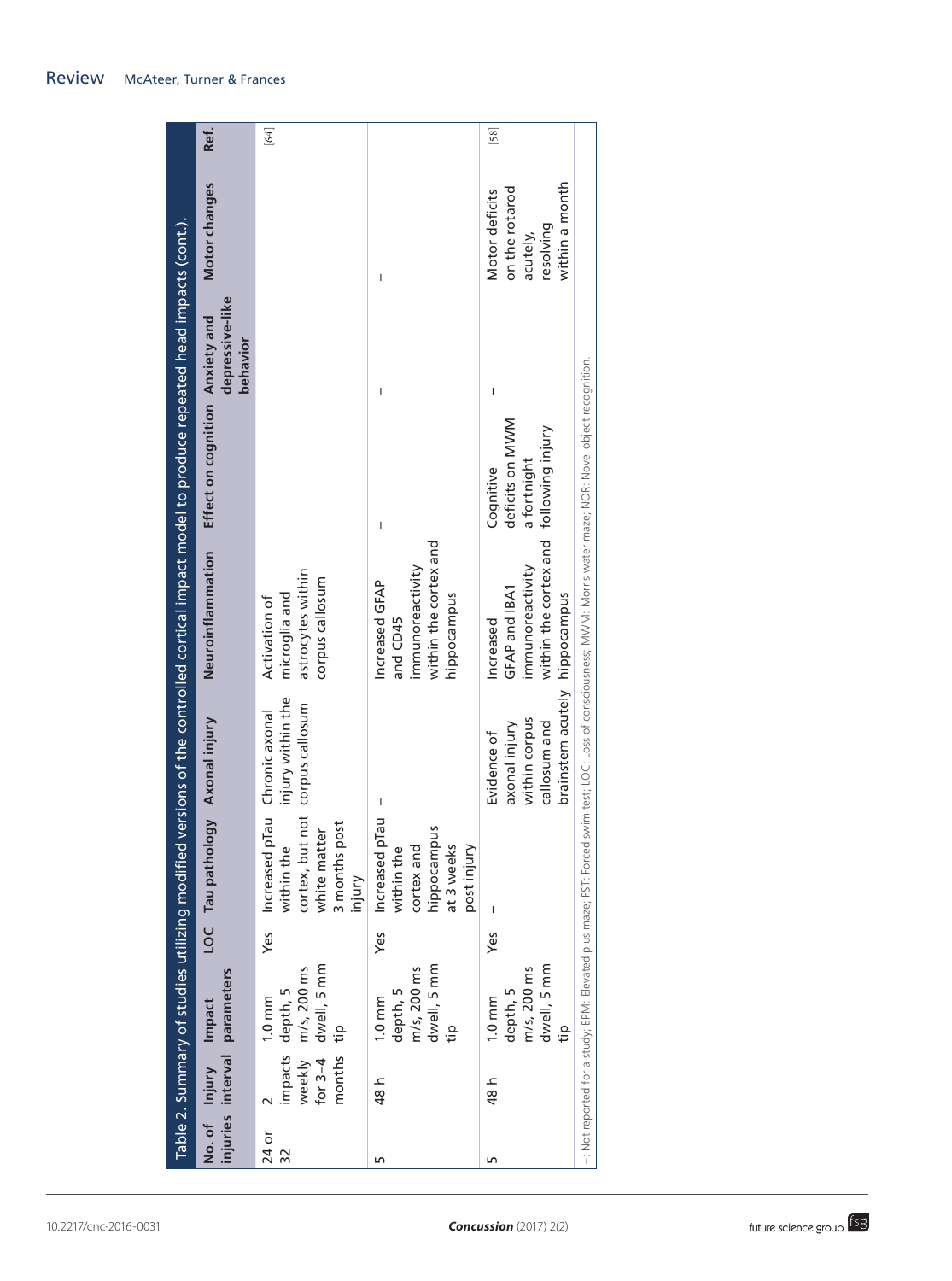| Ref.<br>$[41]$<br>$[46]$<br>$[40]$<br>None (beam<br>at 3 months<br>at 3 months<br>post injury<br>post injury<br>beam task<br>beam task<br>Increased<br>Increased<br>slips and<br>slips and<br>changes<br>$(3 \text{ mTBI})$<br>falls on<br>falls on<br>Anxiety and depressive- Motor<br>task)<br>Increased depression as<br>and anxiety on EPM in<br>Increased depression<br>5 rmTBI animals at 8<br>as measured on FST<br>weeks post injury<br>measured on FST<br>like behavior<br>$\mathbf{I}$<br>weeks post injury<br>in 3 and 5 rmTBI<br>week following<br>within the first<br>injury and at 8<br>injury (3 mTBI)<br>in MWM both<br>on MWW at 3<br>on MWM at 3<br>performance<br>performance<br>performance<br>months post<br>months post<br>cognition<br>Impaired<br>Impaired<br>Effect on<br>Impaired<br>groups<br>injury<br>immunoreactivity<br>activation at 24 h<br>at 3 months post<br>h and 8 weeks in<br>microglia within<br>5 rmTBI animals.<br>3 rmTBI animals<br>the cortex at 24<br>Increased GFAP<br>inflammation<br>only showed<br>and CD68<br>activated<br>increased<br>Increased<br>Neuro-<br>injury |
|--------------------------------------------------------------------------------------------------------------------------------------------------------------------------------------------------------------------------------------------------------------------------------------------------------------------------------------------------------------------------------------------------------------------------------------------------------------------------------------------------------------------------------------------------------------------------------------------------------------------------------------------------------------------------------------------------------------------------------------------------------------------------------------------------------------------------------------------------------------------------------------------------------------------------------------------------------------------------------------------------------------------------------------------------------------------------------------------------------------------------|
|                                                                                                                                                                                                                                                                                                                                                                                                                                                                                                                                                                                                                                                                                                                                                                                                                                                                                                                                                                                                                                                                                                                          |
|                                                                                                                                                                                                                                                                                                                                                                                                                                                                                                                                                                                                                                                                                                                                                                                                                                                                                                                                                                                                                                                                                                                          |
|                                                                                                                                                                                                                                                                                                                                                                                                                                                                                                                                                                                                                                                                                                                                                                                                                                                                                                                                                                                                                                                                                                                          |
|                                                                                                                                                                                                                                                                                                                                                                                                                                                                                                                                                                                                                                                                                                                                                                                                                                                                                                                                                                                                                                                                                                                          |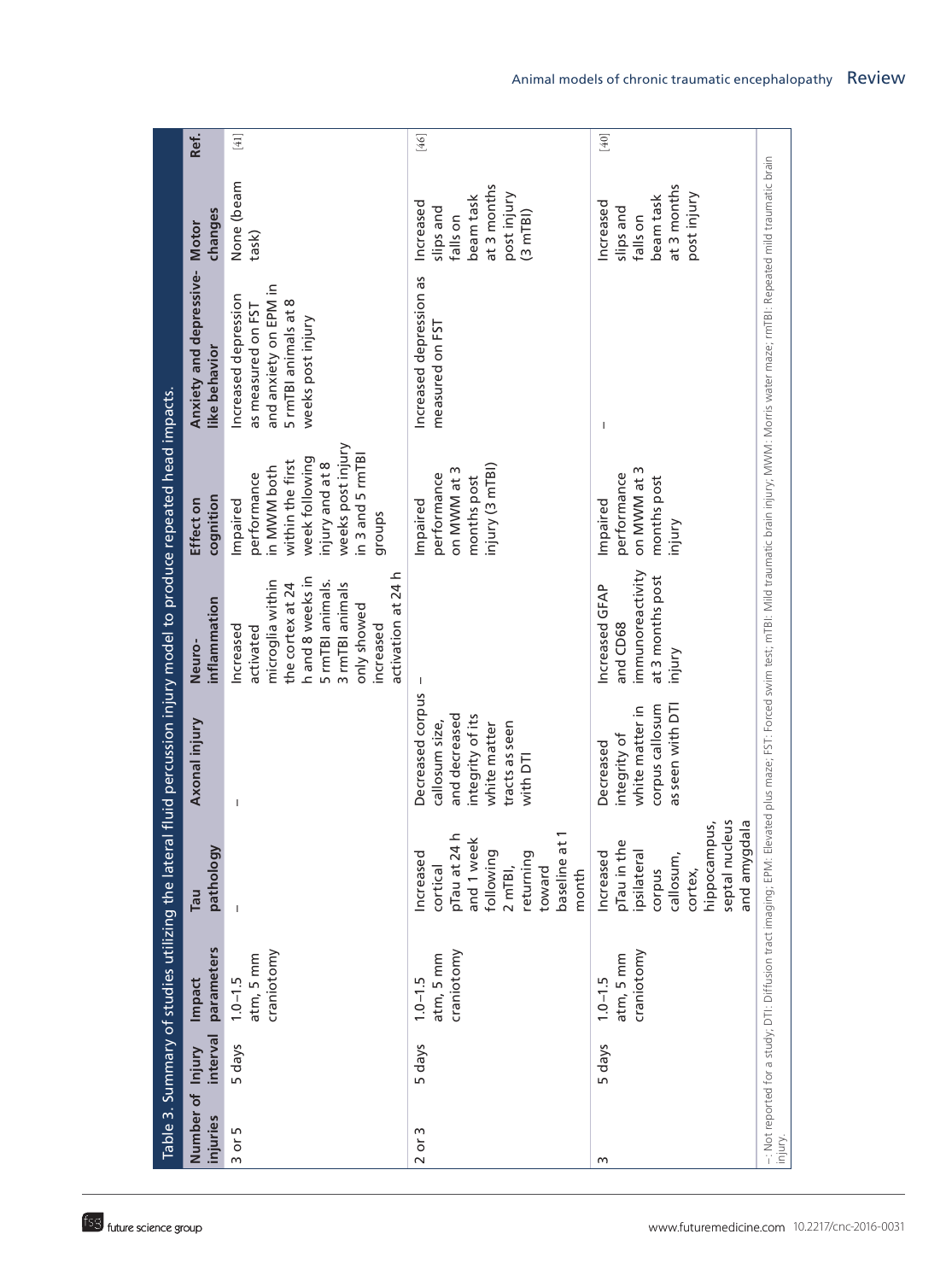| injuries   | Number of Injury Impact       | interval parameters            | pathology<br>Tau | Axonal injury | inflammation<br>Neuro-                                                                                                         | cognition<br>Effect on                                                                 | Anxiety and depressive- Motor<br>like behavior                                                                                                                                                                     | changes                                                                    | Ref.                                                                                                                                                                                                                                                                                                                                                                                                                                                                                                                                                                    |
|------------|-------------------------------|--------------------------------|------------------|---------------|--------------------------------------------------------------------------------------------------------------------------------|----------------------------------------------------------------------------------------|--------------------------------------------------------------------------------------------------------------------------------------------------------------------------------------------------------------------|----------------------------------------------------------------------------|-------------------------------------------------------------------------------------------------------------------------------------------------------------------------------------------------------------------------------------------------------------------------------------------------------------------------------------------------------------------------------------------------------------------------------------------------------------------------------------------------------------------------------------------------------------------------|
| $2$ or $3$ | $10 - 14$<br>days             | 1 atm, 3 mm<br>craniotomy      | Ï                | I             | I                                                                                                                              | Worsening MWM<br>performance<br>acutely with<br>concussions<br>number of<br>increasing |                                                                                                                                                                                                                    | None                                                                       | $[69]$                                                                                                                                                                                                                                                                                                                                                                                                                                                                                                                                                                  |
| $\sim$     | 24 h, 5<br>days or<br>15 days | $1.14$ atm, 5 mm<br>craniotomy | I                | I             | immunoreactivity<br>5 days interinjury<br>Increased cortica<br>injury (24 h and<br>at 21 days post<br>GFAP and IBA1<br>nterval | I                                                                                      | I                                                                                                                                                                                                                  | acutely with<br>rmTBI at 24<br>h interval<br>Impaired<br>function<br>motor | $[68] \centering% \includegraphics[width=0.8\textwidth]{images/TrDiC0000.pdf} \includegraphics[width=0.8\textwidth]{images/TrDiC0000.pdf} \includegraphics[width=0.8\textwidth]{images/TrDiC0000.pdf} \includegraphics[width=0.8\textwidth]{images/TrDiC0000.pdf} \includegraphics[width=0.8\textwidth]{images/TrDiC0000.pdf} \includegraphics[width=0.8\textwidth]{images/TrDiC0000.pdf} \includegraphics[width=0.8\textwidth]{images/TrDiC0000.pdf} \includegraphics[width=0.8\textwidth]{images/TrDiC0000.pdf} \includegraphics[width=0.8\textwidth]{images/TrDiC00$ |
| injury.    |                               |                                |                  |               |                                                                                                                                |                                                                                        | -: Not reported for a study; DTI: Diffusion tract imaging; EPM: EPM: EPM: Elevated plus maze; FST: Forced swim test; mTBI: Mid traumatic brain injury; MWM: Morris water maze; mTBI: Repeated mild traumatic brain |                                                                            |                                                                                                                                                                                                                                                                                                                                                                                                                                                                                                                                                                         |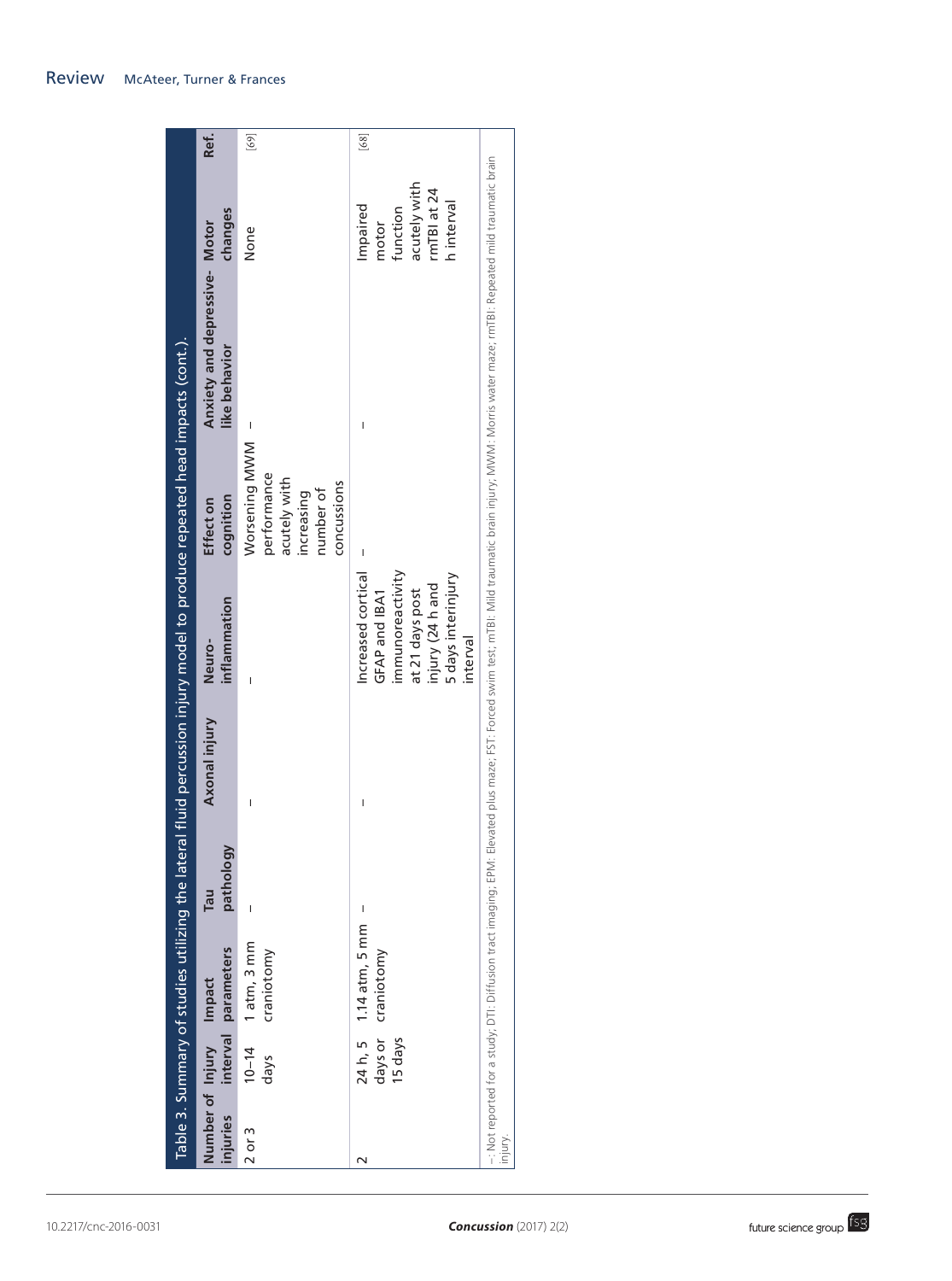|                         |                                                          |                                                                                                                              |     |                                                                                                                       |                                                                                                            | Table 4. Summary of studies utilizing a weight drop injury model to produce repeated head impacts.                                                                                                                     |                                                                                                   |                                            |                                             |        |
|-------------------------|----------------------------------------------------------|------------------------------------------------------------------------------------------------------------------------------|-----|-----------------------------------------------------------------------------------------------------------------------|------------------------------------------------------------------------------------------------------------|------------------------------------------------------------------------------------------------------------------------------------------------------------------------------------------------------------------------|---------------------------------------------------------------------------------------------------|--------------------------------------------|---------------------------------------------|--------|
| Number<br>injuries<br>ð | interval<br>Injury                                       | parameters<br>Impact                                                                                                         |     | LOC Tau pathology                                                                                                     | Axonal injury                                                                                              | Neuroinflammation                                                                                                                                                                                                      | cognition<br>Effect on                                                                            | like behavior<br>Anxiety and<br>depressive | changes<br><b>Motor</b>                     | Ref.   |
| $\sim$ 50               | week, 2<br>month<br>9 days<br>24 h, 1<br>weeks<br>$of$ 1 | supported on<br>54 g weight<br>cm, animals<br>Kimwipe<br>from 71                                                             | Yes | hippocampus at 6<br>pTau in cortex or<br>months (7 rmTBI<br>No increase in<br>in 9 days)                              | (FA and MTR) at 6<br>No white matter<br>months (7 rmTBI<br>detected on MRI<br>pathology<br>in 9 days)      | 6 months post injury<br>immunoreactivity at<br>(5 rmTBI in 5 days)<br>Increased GFAP,<br>but not IBA1                                                                                                                  | year post injury<br>interval of 24 h<br>on MWM with<br>cognition at 1<br>inter injury<br>Impaired | $\overline{\phantom{a}}$                   |                                             | $[39]$ |
| 4 or 12                 | $2 h - 3$<br>days                                        | supported on<br>40 g weight<br>foam bed<br>from 1 m,<br>animals                                                              | Yes | weeks post injury<br>phosphorylation<br>subcortex 10<br>No increase<br>in cortex or<br>in tau                         | corpus callosum,<br>days post injury<br>cerebellum at 7<br>optic tract and<br>Axonal injury<br>seen within | Increased microglial<br>corresponding with<br>activation in areas<br>axonal injury                                                                                                                                     | $\mathbf{I}$                                                                                      |                                            | I                                           | $[38]$ |
| $\approx$               | 24 h                                                     | supported on<br>200 g weight<br>from 1 m,<br>foam bed<br>animals                                                             | Yes | ipsilateral corpus<br>callosum, cortex,<br>septal nucleus<br>and amygdala<br>hippocampus,<br>pTau in the<br>Increased | integrity of white<br>matter in corpus<br>callosum as seen<br>Decreased<br>with DTI                        |                                                                                                                                                                                                                        | Impaired MWM<br>at 14 days post<br>performance<br>injury                                          | $\mathbf{I}$                               | deficits on the<br>Acute motor<br>beam walk | $[72]$ |
| S                       | 24 h                                                     | m drop, animals<br>aluminum foil<br>95 g weight,<br>fall through                                                             | Yes | immunoreactivity<br>at 1 month post<br>Increased pTau<br>injury                                                       | $\mathbf{I}$                                                                                               | month post injury,<br>hippocampus at 1<br>immunoreactivity<br>but no microglial<br>Increased GFAP<br>in cortex and<br>activation                                                                                       | $\mathsf{I}$                                                                                      | $\mathsf{I}$                               | None                                        | $[37]$ |
|                         |                                                          | *Period of LOC decreased with increasing number of injuries.<br>transfer ratio; rmTBI: Repeated mild traumatic brain injury. |     |                                                                                                                       |                                                                                                            | in Not reported for a study, DTI: Diffusion tract imaging; EPM: Elevated plus maze; FA: Fractional anisotropy; FST: Forced swim test; LOC: Loss of consciousness; MWM: Morris water maze; MTR: Magnetization والمعاملة |                                                                                                   |                                            |                                             |        |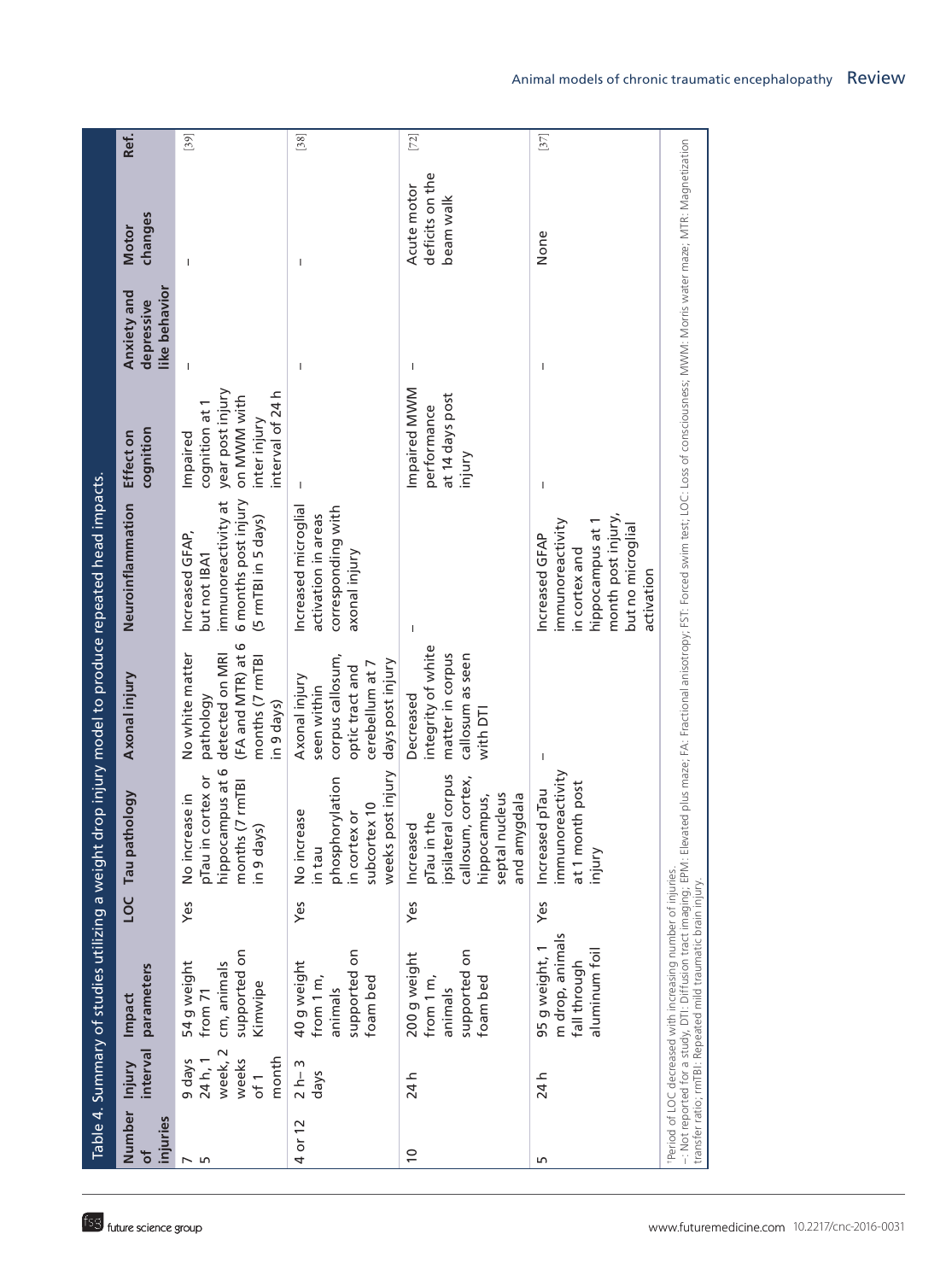|                                 |                                                 |                                                                                                                                                                                                |                  |                                                                                                                         |                                                                | Table 4. Summary of studies utilizing a weight drop injury model to produce repeated head impacts (cont.).                                   |                                                                                              |                                                                           |                                                                  |        |
|---------------------------------|-------------------------------------------------|------------------------------------------------------------------------------------------------------------------------------------------------------------------------------------------------|------------------|-------------------------------------------------------------------------------------------------------------------------|----------------------------------------------------------------|----------------------------------------------------------------------------------------------------------------------------------------------|----------------------------------------------------------------------------------------------|---------------------------------------------------------------------------|------------------------------------------------------------------|--------|
| Number Injury<br>injuries<br>ඁ෮ | interval                                        | parameters<br>Impact                                                                                                                                                                           |                  | pathology<br>LOC Tau                                                                                                    | Axonal injury                                                  | Neuroinflammation                                                                                                                            | cognition<br>Effect on                                                                       | like behavior<br>Anxiety and<br>depressive                                | changes<br><b>Motor</b>                                          | Ref.   |
| m                               | 5 days                                          | supported on<br>450 g weight<br>from 1 m,<br>foam bed<br>animals                                                                                                                               | Yes              | immunoreactivity<br>in cortex under<br>mpact site<br>Increased plau<br>at 24 h and 3<br>months post<br>injury<br>the in | immunoreactivity<br>Increased APP<br>in cortex and<br>thalamus | Increased astrocytic<br>activation both<br>and microglial<br>acutely and<br>chronically                                                      | Cognitive deficit<br>weeks, but not<br>on the Barnes<br>6 weeks post<br>Maze at 12<br>injury | $\overline{\phantom{a}}$                                                  | (rotarod)<br>None                                                | $[73]$ |
| $\overline{30}$                 | 5 daily,<br>then a<br>period<br>$2$ day<br>rest | m, with animals<br>acetate sheets<br>supported on<br>weight from<br>magnetically<br>75 g or 95 g<br>transparent<br>a platform<br>consisting<br>adjoined<br>of two                              | Yes <sup>+</sup> | within the corpus<br>Increased plau<br>callosum and<br>optic tract                                                      | corpus callosum<br>Thinning of the                             | tract at 53 days post<br>Increased microglia<br>callosum and optic<br>within the corpus<br>and astrocytes<br>injury                          | the Barnes Maze<br>at 21 days post<br>cognition on<br>Impaired<br>injury                     | like behavior<br>indicative of<br>depressive-<br>coat status<br>Decreased | deficits on the<br>development<br>of motor<br>Delayed<br>rotarod | $[74]$ |
| m                               | 24 h                                            | 100 g weight<br>from 70 cm                                                                                                                                                                     | Yes              |                                                                                                                         | $\overline{\phantom{a}}$                                       |                                                                                                                                              | injury on MWM<br>deficits to 2<br>weeks post<br>Cognitive                                    | (EPM, FST)<br>No effect                                                   | $\mathsf I$                                                      | $[76]$ |
|                                 |                                                 | -: Not reported for a study, DTI: Diffusion tract imaging; EPM:<br>Period of LOC decreased with increasing number of injuries.<br>transfer ratio; rmTBI: Repeated mild traumatic brain injury. |                  |                                                                                                                         |                                                                | Elevated plus maze; FA: Fractional anisotropy; F5T: Forced swim test; LOC: Loss of consciousness; MWM: Morris water maze; MTR: Magnetization |                                                                                              |                                                                           |                                                                  |        |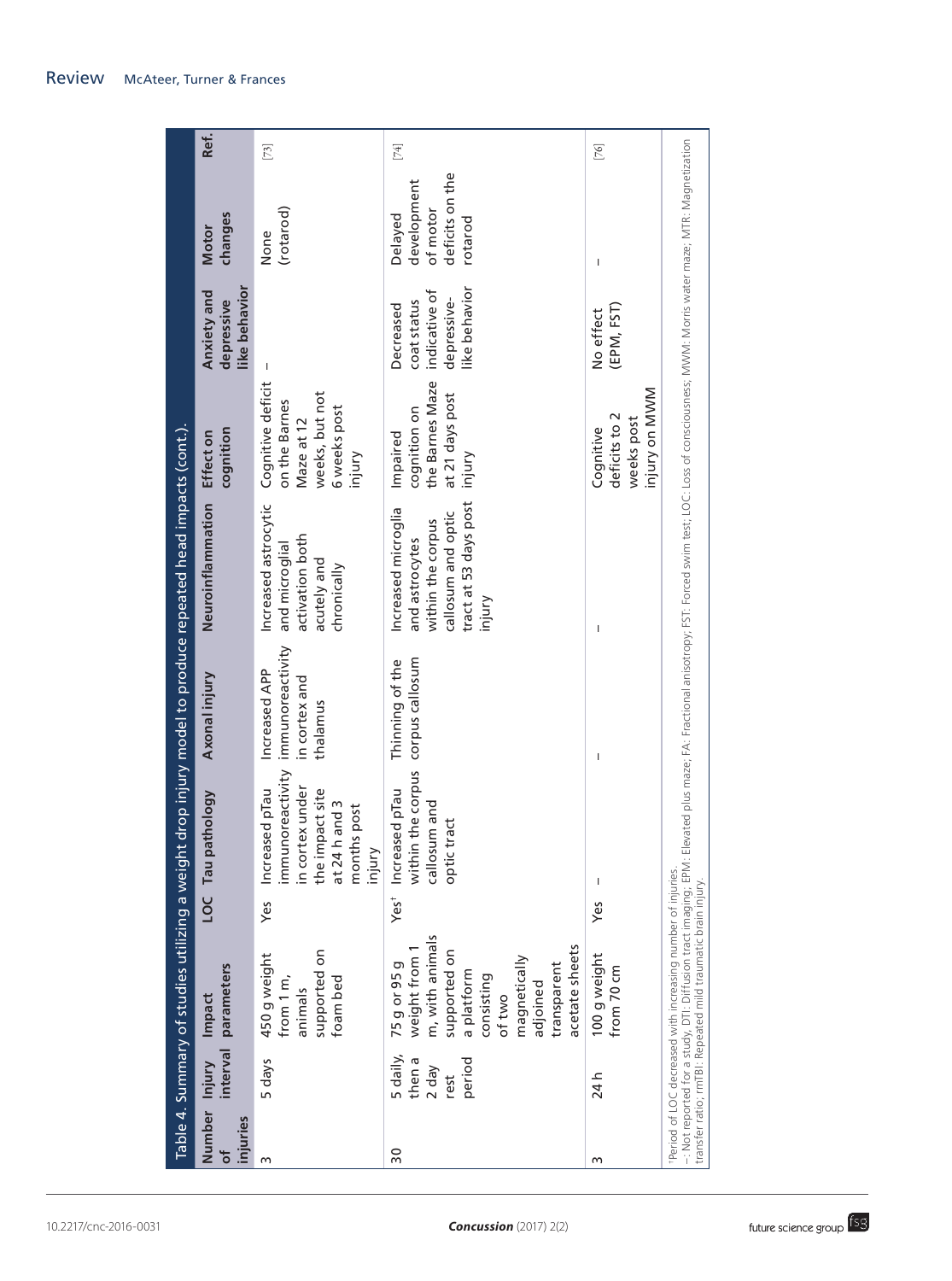the smaller end of this scale (1.0–1.5 atm; Table 3). One difficulty with use of the model for repeat injuries is the necessity for a craniotomy to be performed to administer the injury. This increases the risk of other factors such as wound infection and the animals removing the screw/cement complexes that are necessary to induce injury [69]. Furthermore it limits the number of injuries that are able to be delivered with five injuries the highest reported [41], unlike the modified CCI models and weight drop models. In addition repeated LFP appears to cause significant cortical damage, when impacts are spaced closely together (within 24 h) or when more than three impacts are given spaced 5 days apart [40,41,46], a feature not suggestive of the type of pathology seen in CTE, which is a progressive neurodegenerative disease.

However, some features reported to be related to the long-term effects of repeated concussion, with persistent neuroinflammation to 3 months post injury (the latest time point studied) [40,41,68], evidence of white matter damage [40,46] and increased tau phosphorylation within the cortex [46]. It should be noted that with two injuries spaced 5 days apart increased tau phosphorylation was more prominent acutely after injury (at 24 h and 1 week) returning toward sham level by 1 month post injury, with an increase to three repeat injuries associated with increased tau phosphorylation to 3 months post injury [46]. Like the modified repeat CCI models, multiple LFP injuries are associated with cognitive deficits both acutely [41,69] and chronically [40,41,46,69], although this model has been associated with more significant motor impairments most likely related to the degree of cortical injury [40,46,68].

#### Closed head weight drop

Closed head injury models involve the application of force directly onto the intact skull, which causes movement of the unrestricted head, including lateral and rotational forces, as seen in concussive insults. This produces a diffuse injury, with no reports of cortical contusions of hemorrhage unlike some CCI [43,62], or FPI models [40,41,46]. Typically a weight is dropped from a height, either onto the head itself, or onto a metal helmet applied to the skull to prevent the skull fracture, with head movement facilitated by placement of the animal within a foam bed [38,72,73] or by allowing the animal to free fall from the surface they were resting on (aluminum foil, Kim wipes of magnetic sheets) into a foam bed below [37,39,74]. The latter allows unrestricted movement, and hence may promote more rotational injury, which is known to cause the shear strain critical in concussive impacts, although biomechanical studies on these forces have yet to be reported. Indeed it should be noted that there are similarities between

the weight drop models and modifications of the CCI, such as that utilized by Petraglia *et al.* [35,61] where the head is not restrained, with the key difference being how the force to the head is generated.

Notably all reports examined here suggest that the impacts delivered lead to increased LORR [37–39,72–74], indicative of concussive impacts and hence the more severe end of sporting injuries. Future studies could alter parameters to include subconcussive impacts to investigate the effect of combining these types of impacts. Furthermore, Briggs *et al.* who utilized the highest number of impacts (30) found that LORR decreased with subsequent impact suggesting some adaption to the impact, an important point to consider when using LORR as a measure of impact severity, especially when animals are subject to a large number of head impacts spaced close together (5 impacts/week for 6 weeks) [74].

Similar to the models discussed above, weight drop models similarly report variable neuropathological and behavioral findings associated with the long-term consequences of repeated concussion. Again this may be in part be caused by variability of the number of impacts employed, with as low as three [73] and as high as 30 [74], interinjury intervals ranging from 24 h to 5 days and the weight and hence force of impact reported as between 40–95 g in mouse studies [37–39,74] and 200–450 g in rat studies [72,73] with release of the weight typically from 1 m. As with other concussion models, increased neuroinflammation was consistently reported in studies incorporating weight drop models [37–39,73–74], up to 6 months post injury, although intriguingly both Mannix *et al.* and Kane *et al.* reported increased astrocytic, but not microglial activation at chronic time-points suggested there could be a differential response of these two immune cells [37,39]. Similar to the CCI models, increased tau phosphorylation was not a consistent feature, with reports of acutely increased pTau in some studies within areas such as the cortex, hippocampus and white matter tracts [37,72–74], while Mannix *et al.* reported normal levels of pTau at 6 months following 7 rmTBI in 9 days [39] and Xu *et al.* similarly found no changes in pTau at 10 weeks following 12 hits over 7 days [38]. Given the considerable differences within the studies that reported positive findings and those with negative tau findings (see Table 4) it is difficult to determine the key factors within injury models that allow for the development of abnormal tau phosphorylation post injury, with greater exploration of both how the mechanical forces induced and their severity and frequency influence tau phosphorylation, as well as the role of different tau phosphorylation sites may be needed in future studies. Tau can be phosphorylated at up to 85 different sites [75], so subtle changes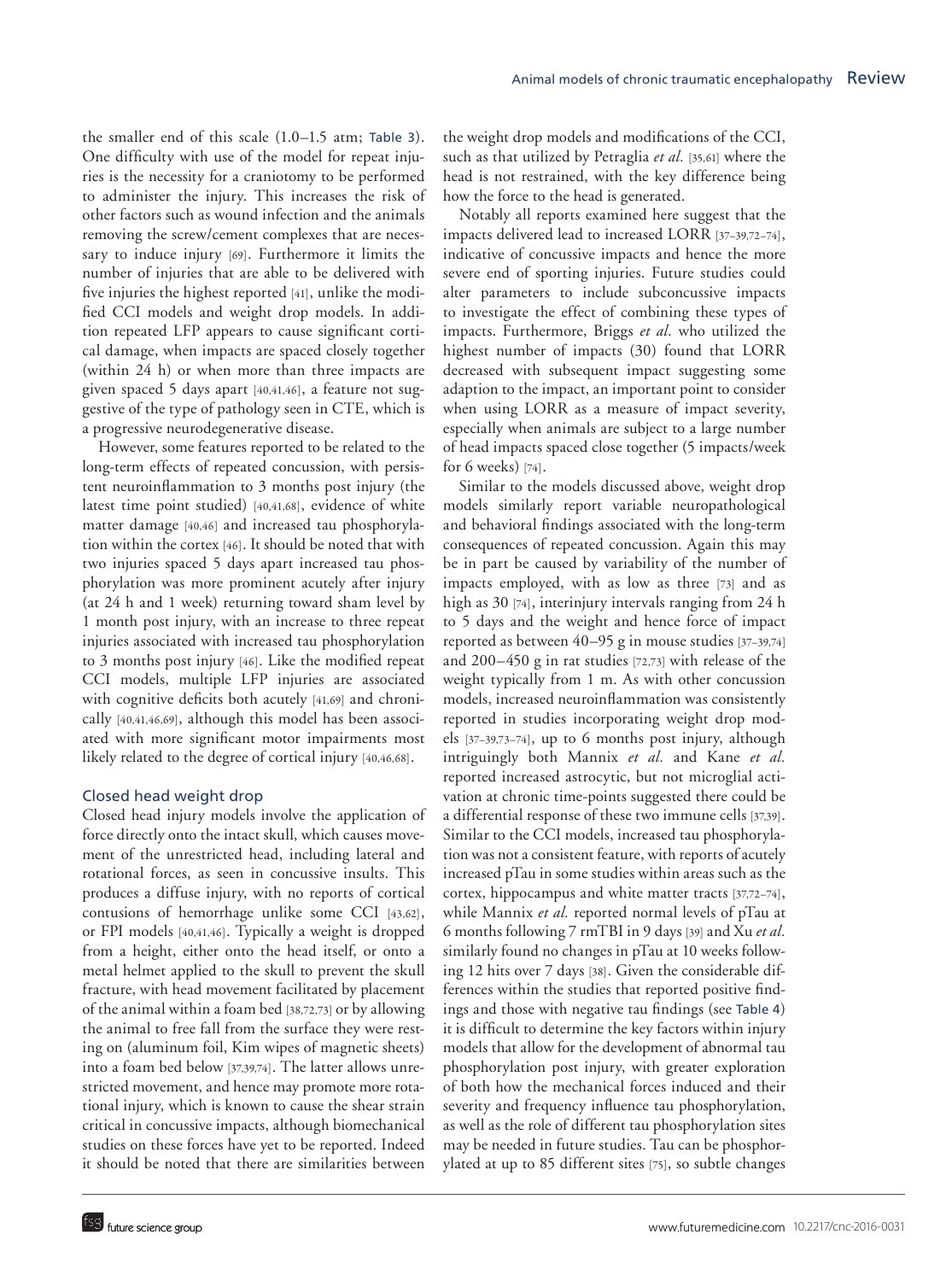in tau phosphorylation state can be missed depending on the antibodies utilized.

As discussed earlier, other key aspects of CTE are the development of behavioral symptoms including increased impulsivity, depression and cognitive deficits [14]. Like the other injury models, the weight drop model was similarly associated with cognitive deficits, both acutely within the first 2 weeks following injury [72] and persisting to 1 year post injury [39]. Mannix *et al.* did see a protective effect of increased interinjury interval with impaired performance on the MWM at 6 months following injury with a shorter gap between injuries (24 h or week), but not at longer intervals (2 weeks, 4 weeks). Furthermore, in one study a progressive cognitive deficit, suggestive of ongoing neurodegeneration was seen with increased escape latency on the Barnes Maze seen at 12 weeks, but not 6 weeks post injury [73]. Few studies looked at additional behavioral symptoms with reports of delayed motor deficits developing following a large number of impacts (30 over 6 weeks) and persistent depressive-like behavior in the same model, with further study needed, especially given the suggestion that psychological symptoms may be the first manifestation of chronic neuropathology associated with repeated head impacts [17].

## Rotational acceleration models

To date no pure rotational acceleration models (without head impact) have been developed to study the effects of repeated insults to the brain on later neurodegeneration. This is in line with the clinical literature where typically an impact to the head is received that then leads to rapid acceleration [1]. This is most closely replicated by the weight drop models where animals are free to fall from the surface they were resting on (aluminum foil, Kim wipes of magnetic sheets) into a foam bed below [37,39,74]. Nonetheless there are currently rotational acceleration models have been developed in the rat [77], rabbit [78], pig [79] and primate [80] that could be adapted to allow for milder injuries. Gutierrez *et al.* developed a rabbit model, where impact from a pneumatic cylinder was transferred to the skull surface to produce a maximal rotational velocity of 212 krads/s<sup>2</sup> [78]. This led to extensive subarachnoid hemorrhage, so would need to be scaled to produce a milder injury. In rodents, Xiao-Sheng *et al.* developed a model where the head was rapidly rotated 90° in the coronal plane at a rotation reported to be  $1.806 \times 10^5$ rad/second<sup>2</sup> [77]. It is unclear whether this would be sufficient based on the Holbourn scaling relationship to accurately represent forces seen in human TBI, given the smaller size of the rat brain [34]. Notably even at these forces, extensive subarachnoid hemorrhaging was also noted [77], suggesting that it may be difficult to accurately represent rotational forces in small animal

models given the differences in size and nature of their brains. Indeed models have been developed in larger gyrencephalic brains as discussed in the next section.

# **Adaptation of gyrencephalic models of mTBI to investigate repetitive insults**

In addition to continuing to improve rodent models, another avenue to investigate different aspects of the effects of repetitive impacts on the later development of neurodegeneration may be to modify existing large animal models. There are structural differences between the rodent (lissencephalic) and human (gyrencephalic) brains. Importantly mechanical forces are distributed differently, with linear forces seen in lissencephalic brains concentrated parallel with the surface of the brain, compared with at the base of the sulci in gyrencephalic brains [81–83]. Computer modeling of the patterns of stress in the gyrencephalic brain [81–83] are remarkably similar to the tau deposition patterns observed in CTE, and may suggest that tau deposition occurs at areas of high mechanical stress [16] an idea that has yet to be confirmed experimentally. Indeed, to date no repeat injury models have been conducted in gyrencephalic brains, and only two model of mTBI. Browne *et al.* modified a miniature swine model of TBI where a pneumatic actuator is used to induce rotational acceleration of the head, using forces of up to 28,000 rad/s<sup>2</sup> [79], higher than the reported range of 5022-7912 rad/s<sup>2</sup> reported clinically [23,24,27,28], which was described as a mechanism to equate for the smaller size of the brain within the miniature swine. Nevertheless and impact within the axial plane produced a mTBI with loss of consciousness of between 10 and 35 minutes associated with mild axonal injury [79], thereby equating to a more severe clinical concussion. Older studies have also been conducted in monkeys, with acceleration of the head without impact, severity of injury depended on the direction of head movement, with a sagittal head motion producing a loss of consciousness for <15 min, without evidence of diffuse axonal injury [80]. The ability to produce concussive insults in larger animals provides a basis for further investigations utilizing large animal models to investigate aspects of repeated head impacts in the gyrencephalic brain.

# **Conclusion**

In recent years a desire to understand the nature of sports-related head injury has led to resurgence in interest in modeling aspects of repeated injury. This has allowed a greater appreciation of the idea of a window of vulnerability following a concussive event, whereby a subsequent concussion can have more detrimental effects and greater efforts in preventing premature return to play. However, how a prolonged history of head impacts, both concussive and subconcussive, as seen in NFL players, may increase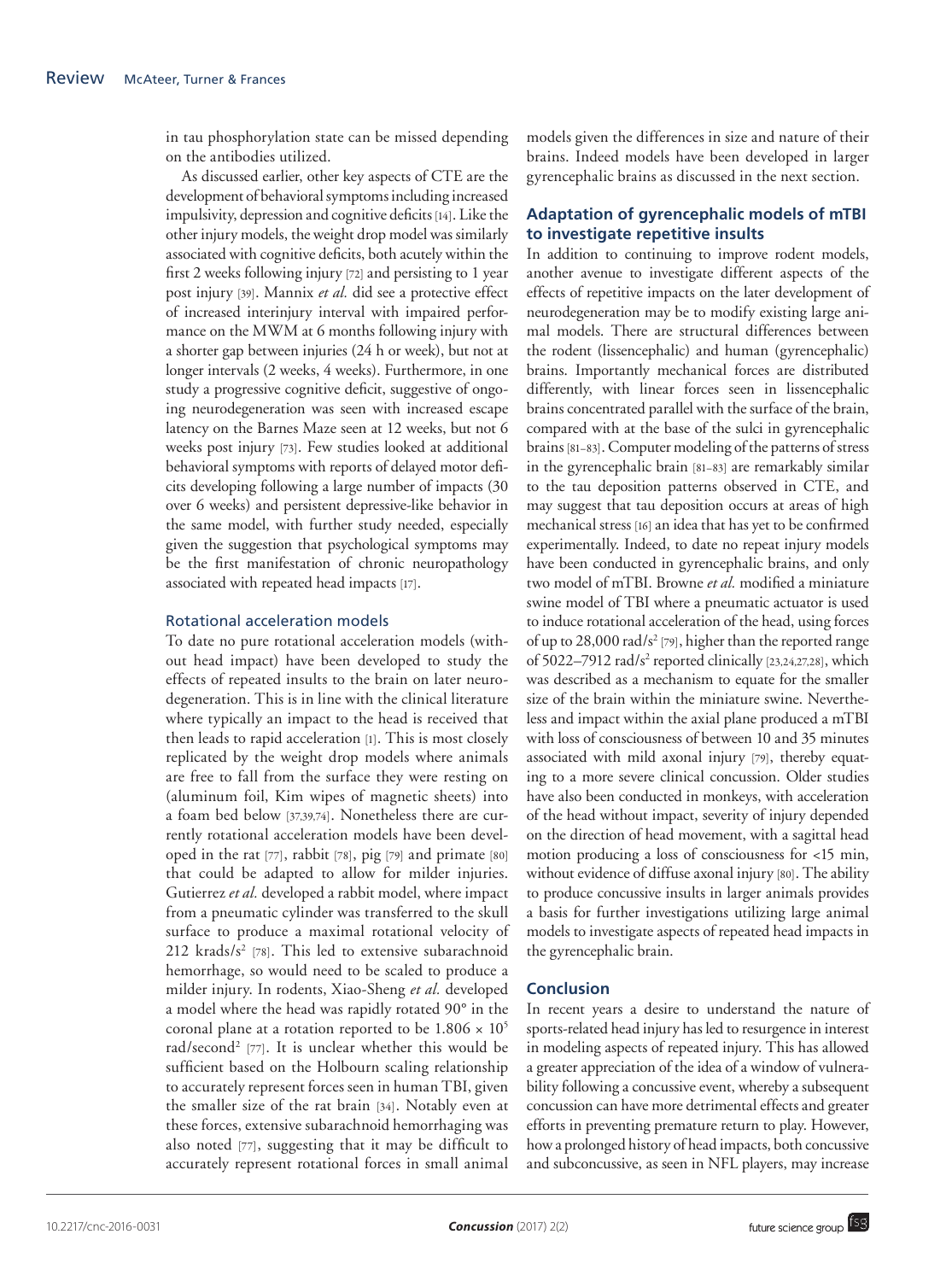the risk of later developing the neurodegenerative disease CTE is less clear. A number of rodent models have been generated that aim to replicate different aspects of concussive insults, with studies varying markedly in how the concussive insult is induced, the injury severity utilized, the number of insults and the interinjury variability. Unsurprisingly this had led to a variable ability to replicate key aspects of CTE, such as increased tau phosphorylation and development of cognitive and behavioral deficits. Indeed no models have been able to replicate the staged progression of tau pathology, where it begins in the superficial cortex and then spreads to other regions such as the hippocampus, or its associated features such as TDP-43 immunoreactive nuclear inclusions. This is in part due to the differences in murine and human tau, but even transgenic models have not consistently reported increased tau phosphorylation and development of NFTs. Later time points may also need to be investigated, although some reported cases of CTE have been in young players [84]. Progression of behavioral deficits has also been rarely seen in animal reports to date and area that requires further investigation. Another area of potential investigation is to determine how the gyrencephalic brain responds to mechanical insults and how this may influence tau phosphorylation and deposition and the potential later development of neurodegeneration, although there are technical limitations to the number of injuries that could be delivered in these models.

# varying interinjury intervals to try and better approximate the clinical situation. With improving genetic technology, newer transgenic rodent models may be available to better allow modeling of tau dynamics within our rodent models. A better understanding of how a history of repeated injury may interact with lifestyle factors, such as drug addiction may also be incorporated in our models, given the vast majority of people who receive multiple head impacts do not go to develop neurodegeneration. Furthermore it is proposed that research will branch into large animal models to utilize their gyrencephalic brains to understand the differing effects of mechanical forces and how this influences tau phosphorylation.

#### Author contributions

All authors were involved in surveying the literature and writing and reviewing the presented paper.

#### Financial & competing interests disclosure

The authors have no relevant affiliations or financial involvement with any organization or entity with a financial interest in or financial conflict with the subject matter or materials discussed in the manuscript. This includes employment, consultancies, honoraria, stock ownership or options, expert testimony, grants or patents received or pending, or royalties.

No writing assistance was utilized in the production of this manuscript.

#### Open access

#### **Future perspective**

Animal models of repeated mTBI will continue to evolve, and may begin to include injuries of varying severity and

This work is licensed under the Creative Commons Attribution 4.0 License. To view a copy of this license, visit http://creativecommons.org/licenses/by/4.0/

#### Executive summary

- • A history of repeated head injury is associated with the risk of later developing the neurodegenerative disease chronic encephalopathy, which involves the graded deposition of hyperphosphorylated tau, accompanied by persistent neuroinflammation and evidence of white matter damage.
- • In order to understand the link between repeated head injury and later neurodegeneration, animal models have been developed to model different aspects.
- • These are typically based on adaptations of traditional traumatic brain injury models in cortical impact, fluid percussion and weight drop, with modifications to suit a more concussive insult.
- • Currently a wide range of different parameters are in use making comparisons between studies.
- There has been variable success in replicating key features of chronic traumatic encephalopathy such as increased tau phosphorylation and progressive behavioral deficits.

#### **References**

- Mccrory P, Meeuwisse WH, Aubry M et al. Consensus statement on concussion in sport: the 4th International Conference on Concussion in Sport held in Zurich, November 2012. *Br. J. Sports Med.* 47(5), 250–258 (2013).
- 2 Marshall CM. Sports-related concussion: a narrative review of the literature. *J. Can. Chiropr. Assoc.* 56(4), 299–310 (2012).
- 3 Khurana VG, Kaye AH. An overview of concussion in sport. *J. Clin. Neurosci.* 19(1), 1–11 (2012).
- 4 Finch CF, Clapperton AJ, Mccrory P. Increasing incidence of hospitalisation for sport-related concussion in Victoria, Australia. *Med. J. Aust.* 198(8), 427–430 (2013).
- 5 Harmon KG, Drezner JA, Gammons M *et al.* American Medical Society for Sports Medicine position statement: concussion in sport. *Br. J. Sports Med.* 47(1), 15–26 (2013).
- 6 Mckee AC, Cairns NJ, Dickson DW *et al.* The first NINDS/NIBIB consensus meeting to define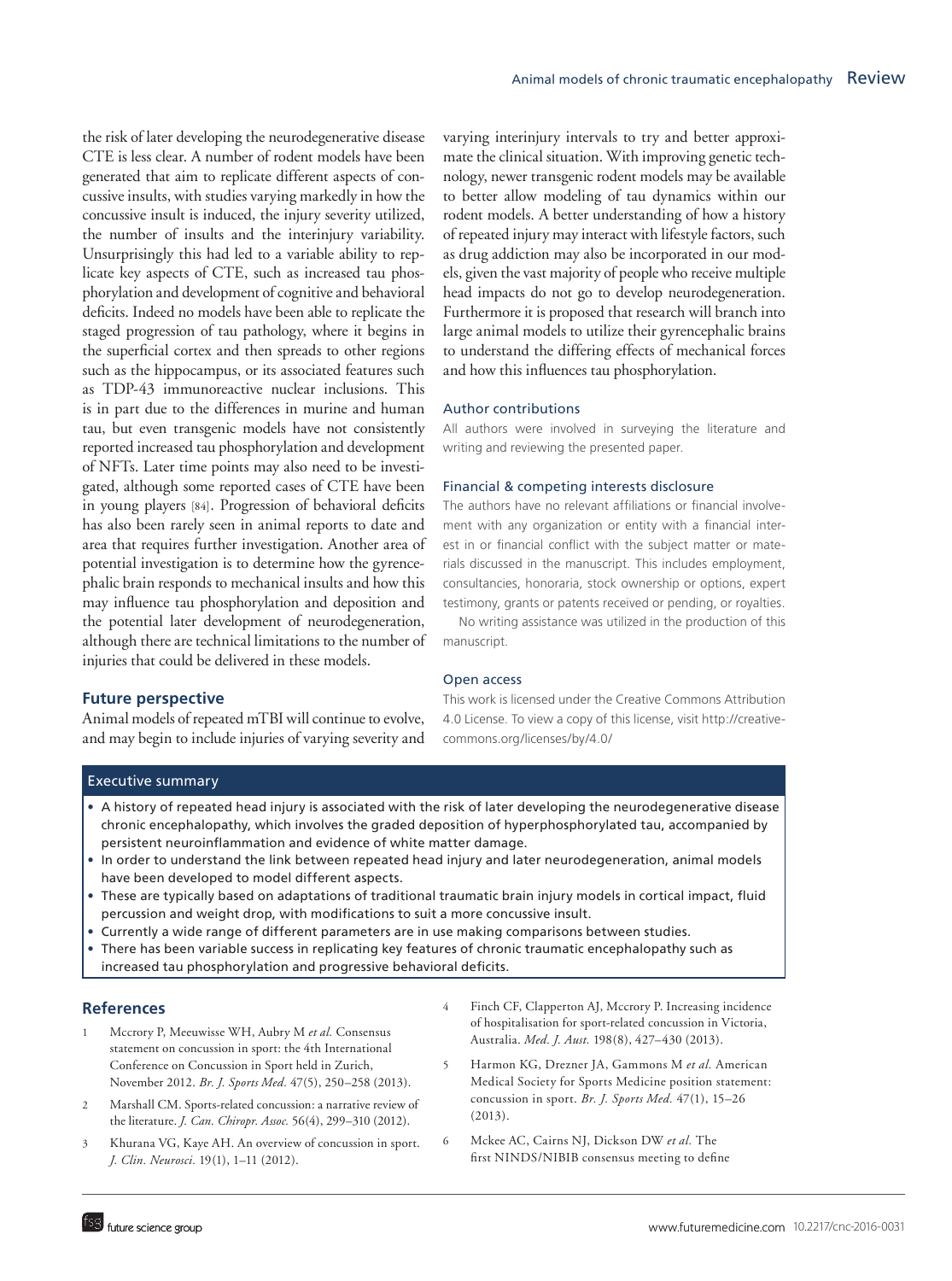neuropathological criteria for the diagnosis of chronic traumatic encephalopathy. *Acta Neuropathol.* 131(1), 75–86 (2016).

- 7 Guskiewicz KM, Marshall SW, Bailes J *et al.* Association between recurrent concussion and late-life cognitive impairment in retired professional football players. *Neurosurgery* 57(4), 719–726; discussion 719–726 (2005).
- 8 Martland H. Punch drunk. *J. Am. Med. Assoc* 91, 1103–1107 (1928).
- 9 Millspaugh J. *Dementia pugilistica*. *U. S. Naval Med. Bull* 35, 297–303 (1937).
- 10 Corsellis JA, Bruton CJ, Freeman-Browne D. The aftermath of boxing. *Psychol. Med.* 3(3), 270–303 (1973).
- 11 Omalu BI, Dekosky ST, Minster RL, Kamboh MI, Hamilton RL, Wecht CH. Chronic traumatic encephalopathy in a National Football League player. *Neurosurgery* 57(1), 128–134; discussion 128–134 (2005).
- 12 Omalu BI, Fitzsimmons RP, Hammers J, Bailes J. Chronic traumatic encephalopathy in a professional American wrestler. *J. Forensic Nurs.* 6(3), 130–136 (2010).
- 13 Omalu BI, Hamilton RL, Kamboh MI, Dekosky ST, Bailes J. Chronic traumatic encephalopathy (CTE) in a National Football League player: case report and emerging medicolegal practice questions. *J. Forensic Nurs.* 6(1), 40–46 (2010).
- 14 Mckee AC, Stern RA, Nowinski CJ *et al.* The spectrum of disease in chronic traumatic encephalopathy. *Brain* 136(Pt 1), 43–64 (2013).
- 15 Stern RA, Riley DO, Daneshvar DH, Nowinski CJ, Cantu RC, Mckee AC. Long-term consequences of repetitive brain trauma: chronic traumatic encephalopathy. *PM R* 3(10 Suppl. 2), S460–S467 (2011).
- 16 Mckee AC, Cantu RC, Nowinski CJ *et al.* Chronic traumatic encephalopathy in athletes: progressive tauopathy after repetitive head injury. *J. Neuropathol. Exp. Neurol.* 68(7), 709–735 (2009).
- 17 Stern RA, Daneshvar DH, Baugh CM *et al.* Clinical presentation of chronic traumatic encephalopathy. *Neurology* 81(13), 1122–1129 (2013).
- 18 Mckee AC, Gavett BE, Stern RA *et al.* TDP-43 proteinopathy and motor neuron disease in chronic traumatic encephalopathy. *J. Neuropathol. Exp. Neurol.* 69(9), 918–929 (2010).
- 19 Meaney DF, Smith DH. Biomechanics of concussion. *Clin. Sports Med.* 30(1), 19–31, vii (2011).
- 20 Urban JE, Davenport EM, Golman AJ *et al.* Head impact exposure in youth football: high school ages 14 to 18 years and cumulative impact analysis. *Ann. Biomed. Eng.* 41(12), 2474–2487 (2013).
- 21 Kimpara H, Iwamoto M. Mild traumatic brain injury predictors based on angular accelerations during impacts. *Ann. Biomed. Eng.* 40(1), 114–126 (2012).
- 22 Newman JA, Beusenberg MC, Shewchenko N, Withnall C, Fournier E. Verification of biomechanical methods employed in a comprehensive study of mild traumatic brain injury and the effectiveness of American football helmets. *J. Biomech.* 38(7), 1469–1481 (2005).
- 23 Guskiewicz KM, Mihalik JP, Shankar V *et al.* Measurement of head impacts in collegiate football players: relationship between head impact biomechanics and acute clinical outcome after concussion. *Neurosurgery* 61(6), 1244–1252; discussion 1252–1243 (2007).
- 24 Rowson S, Duma SM, Beckwith JG *et al.* Rotational head kinematics in football impacts: an injury risk function for concussion. *Ann. Biomed. Eng.* 40(1), 1–13 (2012).
- 25 Mcintosh AS, Patton DA, Frechede B, Pierre PA, Ferry E, Barthels T. The biomechanics of concussion in unhelmeted football players in Australia: a case–control study. *BMJ Open* 4(5), e005078 (2014).
- 26 Rowson S, Brolinson G, Goforth M, Dietter D, Duma S. Linear and angular head acceleration measurements in collegiate football. *J. Biomech. Eng.* 131(6), 061016 (2009).
- 27 Mcallister TW, Ford JC, Ji S *et al.* Maximum principal strain and strain rate associated with concussion diagnosis correlates with changes in corpus callosum white matter indices. *Ann. Biomed. Eng.* 40(1), 127–140 (2012).
- 28 Duma SM, Manoogian SJ, Bussone WR *et al.* Analysis of real-time head accelerations in collegiate football players. *Clin. J. Sport Med.* 15(1), 3–8 (2005).
- 29 Margulies SS, Thibault LE. An analytical model of traumatic diffuse brain injury. *J. Biomech. Eng.* 111(3), 241–249 (1989).
- 30 Margulies SS, Thibault LE, Gennarelli TA. Physical model simulations of brain injury in the primate. *J. Biomech.* 23(8), 823–836 (1990).
- 31 Johnson VE, Meaney DF, Cullen DK, Smith DH. Animal models of traumatic brain injury. *Handb. Clin. Neurol.* 127, 115–128 (2015).
- 32 Ommaya A, Yarnell P, Hirsch A, Harris E. Scaling of experimental data on cerebral concussion in sub-human primates to concussion threshold for man. Presented at: *11th Stapp Car Crash Conference*. Anaheim, CA, USA, 10–11 October 1967.
- 33 Smith DH, Chen XH, Xu BN, Mcintosh TK, Gennarelli TA, Meaney DF. Characterization of diffuse axonal pathology and selective hippocampal damage following inertial brain trauma in the pig. *J. Neuropathol. Exp. Neurol.* 56(7), 822–834 (1997).
- 34 Meaney DF, Margulies SS, Smith DH. Diffuse axonal injury. *J. Neurosurg.* 95(6), 1108–1110 (2001).
- 35 Petraglia AL, Plog BA, Dayawansa S *et al.* The spectrum of neurobehavioral sequelae after repetitive mild traumatic brain injury: a novel mouse model of chronic traumatic encephalopathy. *J. Neurotrauma* 31(13), 1211–1224 (2014).
- 36 Winston CN, Noel A, Neustadtl A *et al.* Dendritic spine loss and chronic white matter inflammation in a mouse model of highly repetitive head trauma. *Am. J. Pathol.* 186(3), 552–567 (2016).
- 37 Kane MJ, Angoa-Perez M, Briggs DI, Viano DC, Kreipke CW, Kuhn DM. A mouse model of human repetitive mild traumatic brain injury. *J. Neurosci. Methods* 203(1), 41–49 (2012).
- 38 Xu L, Nguyen JV, Lehar M *et al.* Repetitive mild traumatic brain injury with impact acceleration in the mouse: multifocal axonopathy, neuroinflammation, and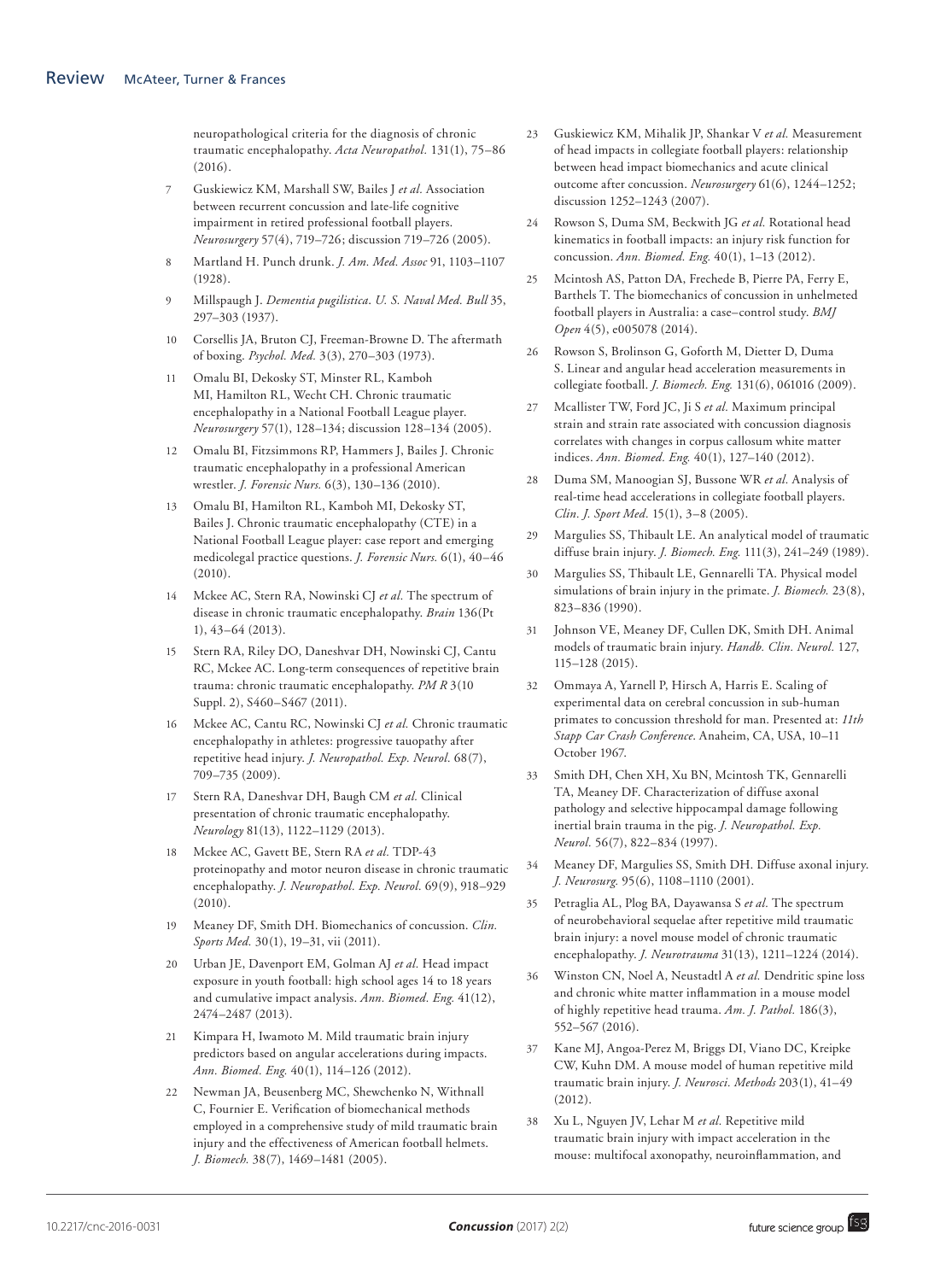neurodegeneration in the visual system. *Exp. Neurol.* 275(Pt 3), 436–449 (2016).

- 39 Mannix R, Meehan WP, Mandeville J *et al.* Clinical correlates in an experimental model of repetitive mild brain injury. *Ann. Neurol.* 74(1), 65–75 (2013).
- 40 Webster KM, Wright DK, Sun M *et al.* Progesterone treatment reduces neuroinflammation, oxidative stress and brain damage and improves long-term outcomes in a rat model of repeated mild traumatic brain injury. *J. Neuroinflammation* 12, 238 (2015).
- 41 Shultz SR, Bao F, Omana V, Chiu C, Brown A, Cain DP. Repeated mild lateral fluid percussion brain injury in the rat causes cumulative long-term behavioral impairments, neuroinflammation, and cortical loss in an animal model of repeated concussion. *J. Neurotrauma* 29(2), 281–294 (2012).
- 42 Ojo JO, Mouzon B, Greenberg MB, Bachmeier C, Mullan M, Crawford F. Repetitive mild traumatic brain injury augments tau pathology and glial activation in aged hTau mice. *J. Neuropathol. Exp. Neurol.* 72(2), 137–151 (2013).
- 43 Bolton AN, Saatman KE. Regional neurodegeneration and gliosis are amplified by mild traumatic brain injury repeated at 24-hour intervals. *J. Neuropathol. Exp. Neurol.* 73(10), 933–947 (2014).
- 44 Angoa-Perez M, Kane MJ, Briggs DI, Herrera-Mundo N, Viano DC, Kuhn DM. Animal models of sports-related head injury: bridging the gap between pre-clinical research and clinical reality. *J. Neurochem.* 129(6), 916–931 (2014).
- 45 Forbes JA, Awad AJ, Zuckerman S, Carr K, Cheng JS. Association between biomechanical parameters and concussion in helmeted collisions in American football: a review of the literature. *Neurosurg. Focus* 33(6), E10, 11–16 (2012).
- 46 Tan XL, Wright DK, Liu S, Hovens C, O'brien TJ, Shultz SR. Sodium selenate, a protein phosphatase 2A activator, mitigates hyperphosphorylated tau and improves repeated mild traumatic brain injury outcomes. *Neuropharmacology* 108, 382–393 (2016).
- 47 Longhi L, Saatman KE, Fujimoto S *et al.* Temporal window of vulnerability to repetitive experimental concussive brain injury. *Neurosurgery* 56(2), 364–374; discussion 364–374 (2005).
- 48 Huber BR, Alosco ML, Stein TD, Mckee AC. Potential longterm consequences of concussive and subconcussive injury. *Phys. Med. Rehabil. Clin. N. Am.* 27(2), 503–511 (2016).
- 49 Daneshvar DH, Goldstein LE, Kiernan PT, Stein TD, Mckee AC. Post-traumatic neurodegeneration and chronic traumatic encephalopathy. *Mol. Cell. Neurosci.* 66(Pt B), 81–90 (2015).
- 50 Daneshvar DH, Nowinski CJ, Mckee AC, Cantu RC. The epidemiology of sport-related concussion. *Clin. Sports Med.* 30(1), 1–17, vii (2011).
- 51 Houck Z, Asken B, Bauer R, Pothast J, Michaudet C, Clugston J. Epidemiology of sport-related concussion in an NCAA division I football bowl subdivision sample. *Am. J. Sports Med.* 44(9), 2269–2275 (2016).
- 52 Sengupta P. The laboratory rat: relating its age with human's. *Int. J. Prev. Med.* 4(6), 624–630 (2013).
- 53 Andreollo NA, Santos EF, Araujo MR, Lopes LR. Rat's age versus human's age: what is the relationship? *Arq. Bras. Cir. Dig.* 25(1), 49–51 (2012).
- 54 Guskiewicz KM, Marshall SW, Bailes J *et al.* Recurrent concussion and risk of depression in retired professional football players. *Med. Sci. Sports Exerc.* 39(6), 903–909 (2007).
- 55 Peskind ER, Brody D, Cernak I, Mckee A, Ruff RL. Military- and sports-related mild traumatic brain injury: clinical presentation, management, and long-term consequences. *J. Clin. Psychiatry* 74(2), 180–188; quiz 188 (2013).
- 56 Barrio JR, Small GW, Wong KP *et al. In vivo* characterization of chronic traumatic encephalopathy using [F-18]FDDNP PET brain imaging. *Proc. Natl Acad. Sci. USA* 112(16), E2039–E2047 (2015).
- 57 Romine J, Gao X, Chen J. Controlled cortical impact model for traumatic brain injury. *J. Vis. Exp.* (90), e51781 (2014).
- 58 Mouzon B, Chaytow H, Crynen G *et al.* Repetitive mild traumatic brain injury in a mouse model produces learning and memory deficits accompanied by histological changes. *J. Neurotrauma* 29(18), 2761–2773 (2012).
- 59 Luo J, Nguyen A, Villeda S *et al.* Long-term cognitive impairments and pathological alterations in a mouse model of repetitive mild traumatic brain injury. *Front. Neurol.* 5, 12 (2014).
- 60 Shitaka Y, Tran HT, Bennett RE *et al.* Repetitive closed-skull traumatic brain injury in mice causes persistent multifocal axonal injury and microglial reactivity. *J. Neuropathol. Exp. Neurol.* 70(7), 551–567 (2011).
- 61 Petraglia AL, Plog BA, Dayawansa S *et al.* The pathophysiology underlying repetitive mild traumatic brain injury in a novel mouse model of chronic traumatic encephalopathy. *Surg. Neurol. Int.* 5, 184 (2014).
- 62 Huang L, Coats JS, Mohd-Yusof A *et al.* Tissue vulnerability is increased following repetitive mild traumatic brain injury in the rat. *Brain Res.* 1499, 109–120 (2013).
- 63 Prins ML, Hales A, Reger M, Giza CC, Hovda DA. Repeat traumatic brain injury in the juvenile rat is associated with increased axonal injury and cognitive impairments. *Dev. Neurosci.* 32(5–6), 510–518 (2010).
- 64 Ojo JO, Mouzon B, Algamal M *et al.* Chronic repetitive mild traumatic brain injury results in reduced cerebral blood flow, axonal injury, gliosis, and increased T-tau and tau oligomers. *J. Neuropathol. Exp. Neurol.* 75(7), 636–655 (2016).
- 65 Huang C, Xia PY, Zhou H. Sustained expression of TDP-43 and FUS in motor neurons in rodent's lifetime. *Int. J. Biol. Sci.* 6(4), 396–406 (2010).
- 66 Bolton Hall AN, Joseph B, Brelsfoard JM, Saatman KE. Repeated closed head injury in mice results in sustained motor and memory deficits and chronic cellular changes. *PLoS ONE* 11(7), e0159442 (2016).
- 67 Corrigan F, Ziebell JM, Vink R. Models of rodent cortical traumatic brain injury. *Neuromethods* 62, doi:10.1007/978-1- 61779-301-1\_11 (2011) (Epub ahead of print).
- 68 Selwyn RG, Cooney SJ, Khayrullina G *et al.* Outcome after repetitive mild traumatic brain injury is temporally